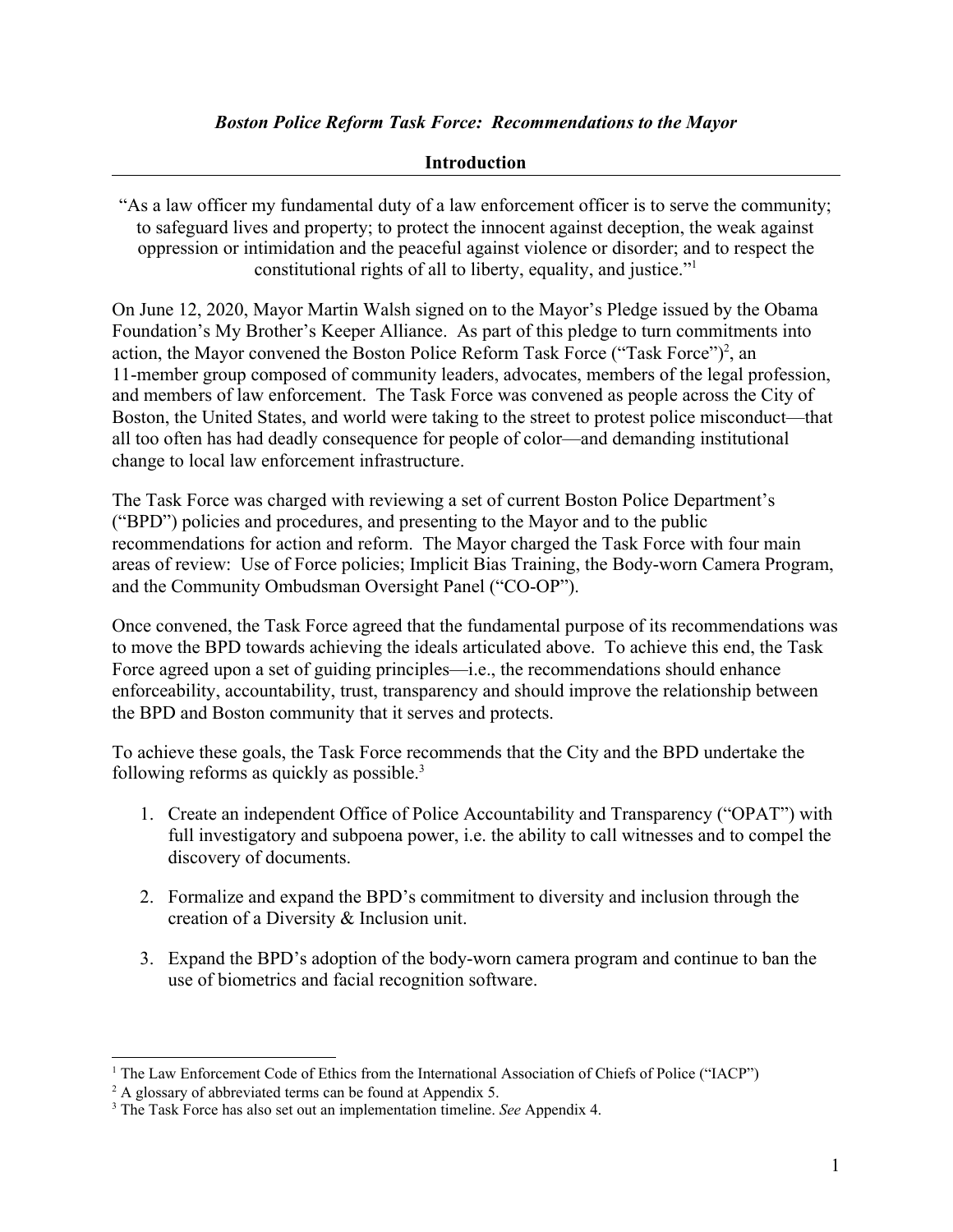- 4. Enhance the BPD's Use of Force policies [\(Rule 303,](https://static1.squarespace.com/static/5086f19ce4b0ad16ff15598d/t/5ee3b7aaf295e942280034c4/1591982011297/SO20-27.pdf) [Rule 303A](https://static1.squarespace.com/static/5086f19ce4b0ad16ff15598d/t/5ee3b7e1259ae0193692f7fe/1591982049493/SO20-28.pdf), [Rule 303B,](https://static1.squarespace.com/static/5086f19ce4b0ad16ff15598d/t/5ee3b7e1259ae0193692f7fe/1591982049493/SO20-28.pdf) [Rule 304\)](https://static1.squarespace.com/static/5086f19ce4b0ad16ff15598d/t/5ee3b80bbff1a702446f6393/1591982092629/SO20-30.pdf) so that they articulate clear and enforceable disciplinary code of consequences for violations and infractions and hold the BPD publicly accountable for the violation of these policies.
- 5. Adopt practices that maximize accountability, transparency and public access to the BPD.

In order to implement the Task Force's recommendations, the City and the BPD must also commit to broader institutional actions and reforms beyond the specific recommendations summarized above and described below. They must:

- 1. **View these recommendations as the floor rather than the ceiling on police reform**. The Task Force had approximately sixty days to conduct research, engage with Boston residents, advocates, practitioners and stakeholders, and propose a set of high-level recommendations to the Mayor. This period is not sufficient to draft an exhaustive or highly detailed set of recommendations. The BPD and the City must continue to work with the Boston community to develop additional reforms.
- 2. **Commit to internalizing the Task Force's recommendations**. It is not enough that the Mayor adopt the Task Force's recommendations and that the BPD pledge to implement them. The BPD and/or the City must also measure and monitor the BPD's progress and enforce consequences where results are not achieved. To that end, the Task Force recommends that the City and BPD continue to engage with residents to develop accountability metrics, with a clear set of consequences, and be intentional about providing the public with status updates.
- 3. **Critically analyze the capabilities and the expertise of the BPD and determine where responsibilities can be shifted**. To avoid duplication, unnecessary expenses, and increased bureaucracy the City and the BPD must (1) assess the BPD's expertise and ability to handle its current responsibilities beyond law enforcement; (2) analyze the existing and potential capabilities of City agencies to which those responsibilities can be shifted to better meet the public need; and (3) develop partnerships among the BPD and other city agencies to accomplish these goals. Specifically, the City should identify, strengthen, and expand services that appropriately serve and support the BPD in shifting responsibility in responding to instances involving persons experiencing homelessness, substance use, mental health, crises or other social vulnerabilities.
- 4. **Develop a culture that prioritizes diversity, equity, and community engagement**. This report contains several specific recommendations for improving BPD's culture and increasing the diversity of the BPD. Specifically, we recommend that the BPD and the City reassess the civil service requirements pertaining to the BPD officer disciplinary, hiring and promotion policies. However, we acknowledge that implementation of these recommendations alone is not enough. Bringing about meaningful culture change in an institution requires that the institution itself go through a deliberate process of self-reflection and exploration to begin the process of change. Accordingly, the BPD and the City must commit to working with residents and community stakeholders to support these necessary culture changes.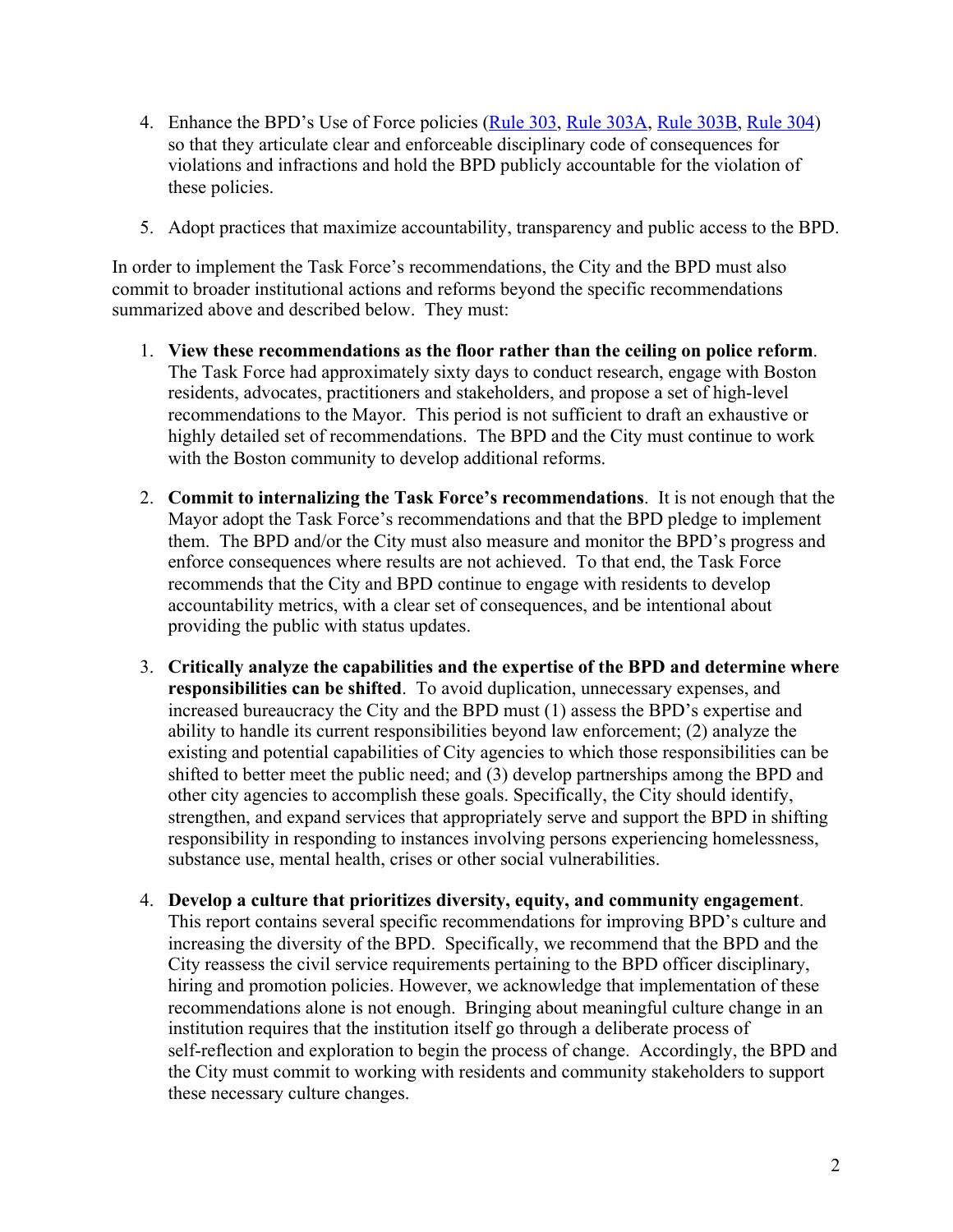#### 5. **Pledge to implement the Task Force's recommendations without increasing the BPD's budget**.

The recommendations, grouped by area of review, are described in greater detail below.<sup>4</sup>

**Recommendation 1:** Create an independent office charged with (i) review and, when appropriate, investigation of BPD internal affairs investigations, (ii) receiving, reviewing, and conducting inquiry into certain complaints involving BPD and the members thereof, (iii) and housing an administrative/operational team responsible for providing operational support. This office will hold subpoena power. Said office to be called the Office of Policing Accountability and Transparency.

The City of Boston's independent police oversight board was established in 2007 as the Community Ombudsman Oversight Panel ("CO-OP"). The purpose of the CO-OP, an independent group of civilian members, is to help ensure that police investigations are fair and thorough by reviewing complaints made against the BPD's Internal Investigation Team and reviewing a random sample of cases without associated complaints.

As has been documented in reports prior to this, the scope and authority of the CO-OP is limited making it difficult for the CO-OP to achieve its fundamental purpose- holding the BPD accountable to the public. That being said, it is the belief of the Task Force that the functions of the CO-OP are important and should be maintained. In order for the CO-OP to be effective, however, it must be strengthened.

To meet this objective, the Task Force has designed the Office of Policing Accountability and Transparency ("OPAT"). By design, OPAT has a more expansive accountability and transparency mandate and greater investigatory powers than the CO-OP. Most notably, OPAT has subpoena power and investigatory authority.

> *Recommendation 1.01:* OPAT, as designed, has four (4) components: (i) an administrative arm led by an Executive Director and staffed by professionals to support the overall operations of OPAT and the issuance of public facing reports and release of data related to certain activities of the BPD for the public; (ii) a panel of professionals charged with the review and inquiry into investigations of the BPD Internal Investigations Team. This redesigned panel is the Internal Affairs Oversight Panel ("IAOP"); (iii) a board comprised of civilians (residents) charged with reviewing and recommending action on certain complaints against the BPD and members of law enforcement, reviewing certain BPD policies and other actions to provide public voice to both the BPD and the Mayor on issues of importance to the community, advising, with assistance from the administrative team, the Mayor and the BPD on policing policy, investigating current and historic disparate treatment of Black, Indigenous, and People of Color ("BIPOC") officers in the BPD, and publishing reports on the BPD's progress on its various reform goals. This newly created

<sup>4</sup> For additional information concerning Recommendations 1 and 2, *see* the appendices 1 and 2 at the back of this report.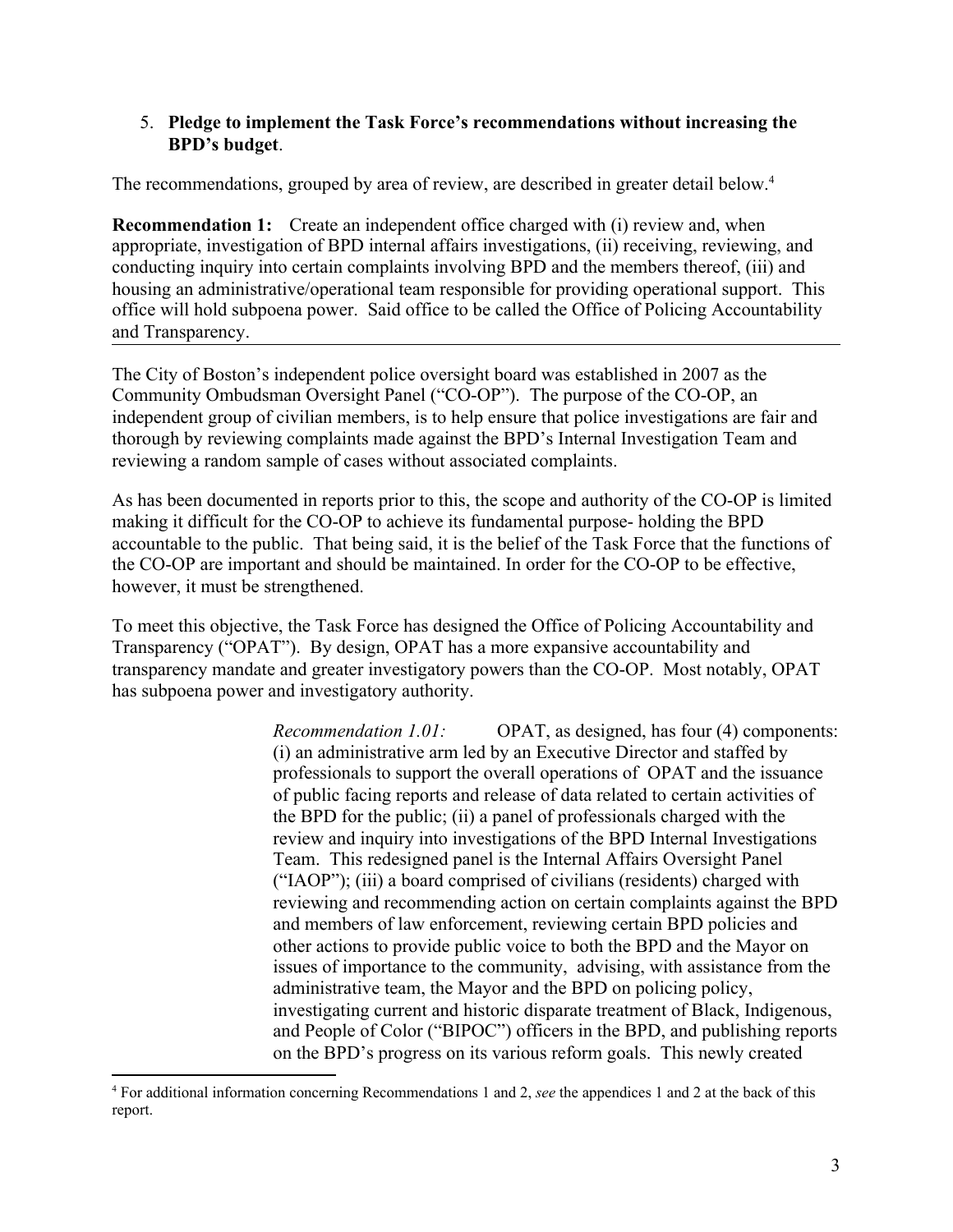board is the Civilian Review Board ("CRB"); and (iv) a three (3) member commission of professionals who hold the subpoena power of the office. The members will be the Executive Director, and the chairs of the IAOP and the CRB. No subpoena shall be issued without the approval of the commission. It is important to note that OPAT would not supersede the primary jurisdiction of any other investigatory body. *The City should create a new office, OPAT, that shall have broad investigatory, oversight and supervisory powers*. Through its staff and units, OPAT shall execute the following responsibilities in accordance with the timelines detailed in Appendix 4.

> *Recommendation 1.01(a): Review completed investigations by the Internal Affairs Department*. At its discretion and with no limit to the number of investigations the IAOP shall review completed internal affairs investigations conducted by the BPD's Internal Affairs Department ("IAD").

*Recommendation 1.01(b): Review and resolve civilian complaints against the BPD within the timeframes recommended by the Task Force set out in the Appendix 3.* The CRB should conduct independent inquiry and appropriate investigations into complaints against the BPD and members of law enforcement in Boston. Complaints appropriate for review include, but are not limited to, complaints involving: (1) in-custody death or serious bodily injury, (2) excessive use of force resulting in death or serious bodily injury, (3) allegations of perjury against a BPD officer, or (4) allegations that a BPD officer's conduct was motivated by discriminatory intent. In no event shall the inquiry or investigation by the CRB interfere with any criminal investigation by any authority with jurisdiction.

*Recommendation 1.01(c): Timely review and approval of existing and proposed BPD policies using racial equity assessment tools.* Where appropriate based on its findings, the CRB should recommend revisions and/or modification to existing policies or proposed policies that perpetuate discrimination based on race, ethnicity, gender identity, sexual orientation, youth, advanced age, housing status, substance use, mental and/or behavioral health, and/or national origin to the Police Commissioner. Any recommendations should be made publicly available and placed on a website maintained by OPAT.

*Recommendation 1.01(d): Conduct equity assessments on the BPD's current and historic recruiting, hiring, promotion,*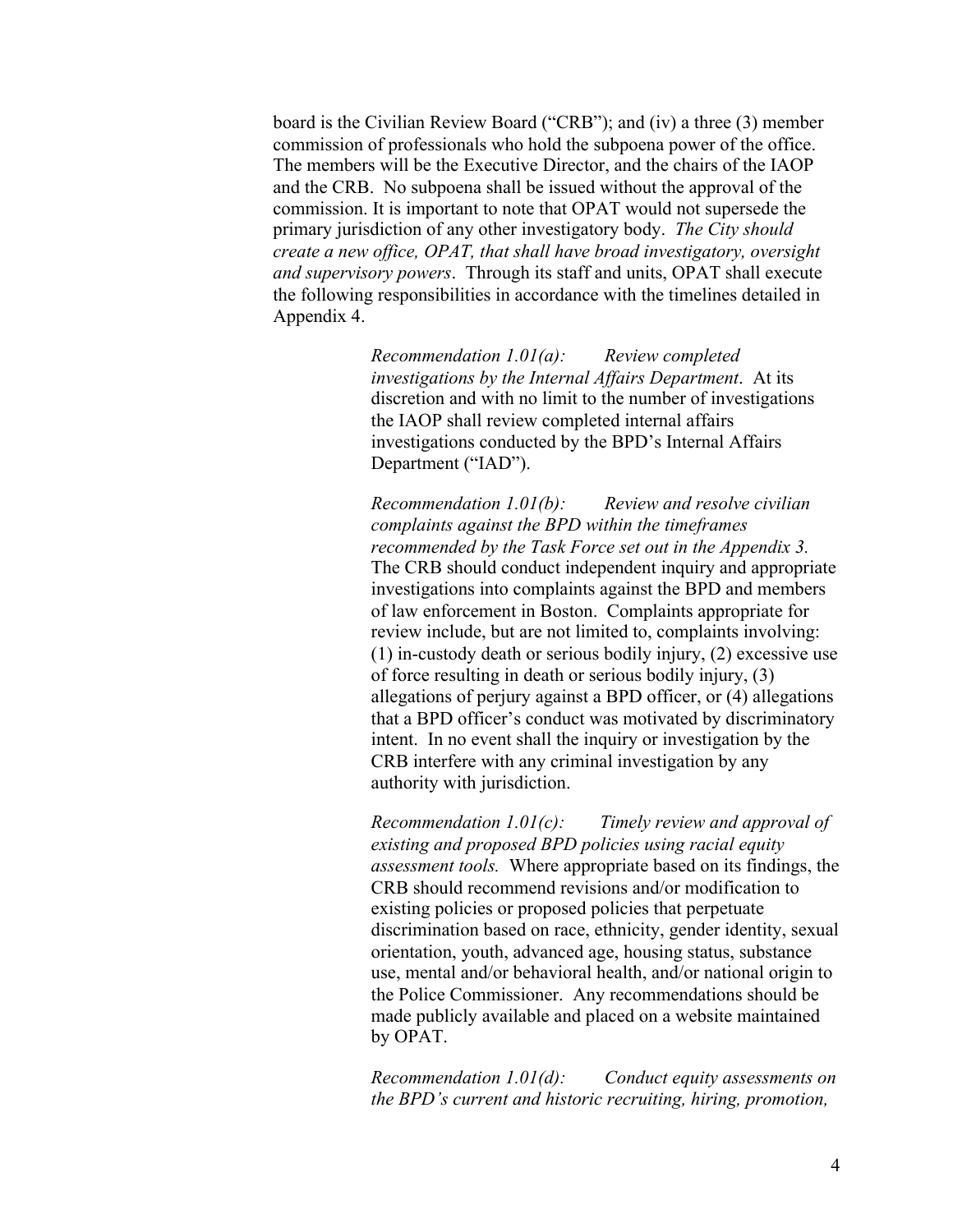*disciplinary and termination records.* To eradicate disparate treatment of BIPOC candidates and officers, the administrative unit of OPAT should investigate allegations of disparate treatment in recruiting, hiring, promotion, discipline and termination. Accordingly, the CRB should independently review instances where a BIPOC officer is disciplined or terminated, and should evaluate alternates to the civil service examination process. The CRB's recommendation should then be forwarded to the Police Commissioner for review. The administrative unit of OPAT should also publish public, semi-annual reports of its findings.

*Recommendation 1.01(e): Review and analyze Field, Investigation, and Observation ("FIO") data and publish its findings on a semi-annual basis through a website maintained by OPAT.*

*Recommendation 1.01(f): Conduct an annual community assessment of the Police Commissioner and provide its findings to the Mayor.* It is not the Task Force's intent that confidential information be disclosed, but the community assessment should be considered a public record.

*Recommendation 1.01(g): Assist the Mayor in selecting a Police Commissioner.* OPAT should screen potential candidates and provide recommendations based on community feedback.

*Recommendation 1.01(h): Participate in the selection and implementation processes of grants to the BPD.*

*Recommendation 1.02: OPAT's structure should facilitate its mission to enhance accountability and transparency in the BPD*. 5 OPAT's structure should include strong leadership to orient and supervise its work, two specialized and separate units dedicated to reviewing internal affairs investigations and complaints against the BPD or members of law enforcement in the BPD, respectively, and a highly skilled staff to perform OPAT's administrative, executive, and investigatory functions.

> *Recommendation 1.02(a): Three commissioners should form OPAT's leadership team.* The Commissioners will be the Executive Director of the Administration Unit, the Chair of the IAOP, and the Chair of the Civilian Review Board.

The Commissioners must have the requisite experience and expertise to lead OPAT. Therefore, each Commissioner should have some type of expertise

<sup>5</sup> *See* Appendix 1 for the OPAT organizational chart.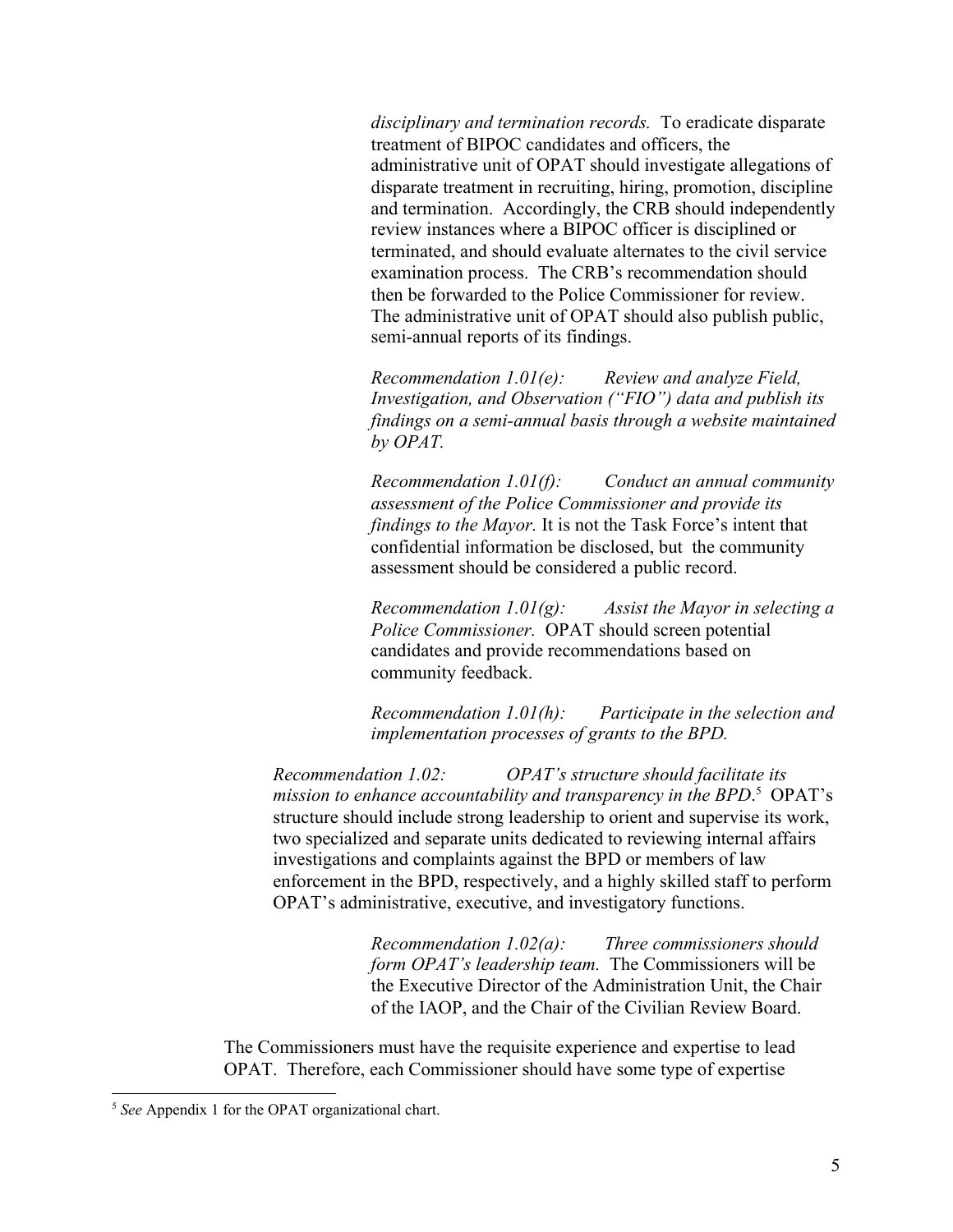relevant to police reform. And each Commissioner should be representative of a demographic group that is disproportionately impacted by excessive use of force and excessive use of FIOs.

The Commissioners shall have the authority to issue subpoenas. Additionally, the Commissioners shall convene at least four community meetings per year. The meetings should rotate across Boston neighborhoods.

> *Recommendation 1.02(b): OPAT should have an Executive Administration ("OPAT Staff") responsible for carrying out its mission on a day-to-day basis*. The OPAT staff should:

*Recommendation 1.02(b)(1): Receive and act upon complaints that OPAT receives.* OPAT staff should recommend one of the following outcomes: (1) dismissal; (2) referral for mediation; (3) out of scope designation; (4) referral to IAOP; or (5) referral to CRB.

OPAT staff should perform the investigatory work necessary for the IAOP and the CRB to resolve internal affairs and civilian complaint issues, respectively. As part of this responsibility, OPAT staff should draft reports summarizing the findings of its investigations and present its findings to the requesting unit.

*Recommendation 1.02(b)(2):* The Executive Administration should be staffed so that it can execute its many, substantive responsibilities. Accordingly, the City should classify OPAT staff as full-time municipal employees and provide OPAT with the resources to recruit and retain highly skilled applicants and leadership. At the very least, the Executive Administration must have an executive director, a deputy director, and highly skilled technology professionals, independent investigators, analysts, law enforcement professionals, communication strategists, community liaisons, and mediation professionals.

*Recommendation 1.02(b)(3):* The Executive Director will lead the Executive Administration. The Executive Director should be a member of the Massachusetts bar, but shall not practice law while serving their term. The Executive Director should also have managerial experience and live in the City of Boston for the entirety of their term.

> *Recommendation 1.02(c): The CO-OP should be reconstituted. The new entity should be known as the "IAOP."* The IAOP should be empowered to review completed internal affairs investigations at its discretion and without limitation to the number of investigations it may review.

The IAOP should have five members. The Mayor should appoint its members from a pool of applicants recommended by civil rights advocacy groups, youth organizations, neighborhood associations, and police associations.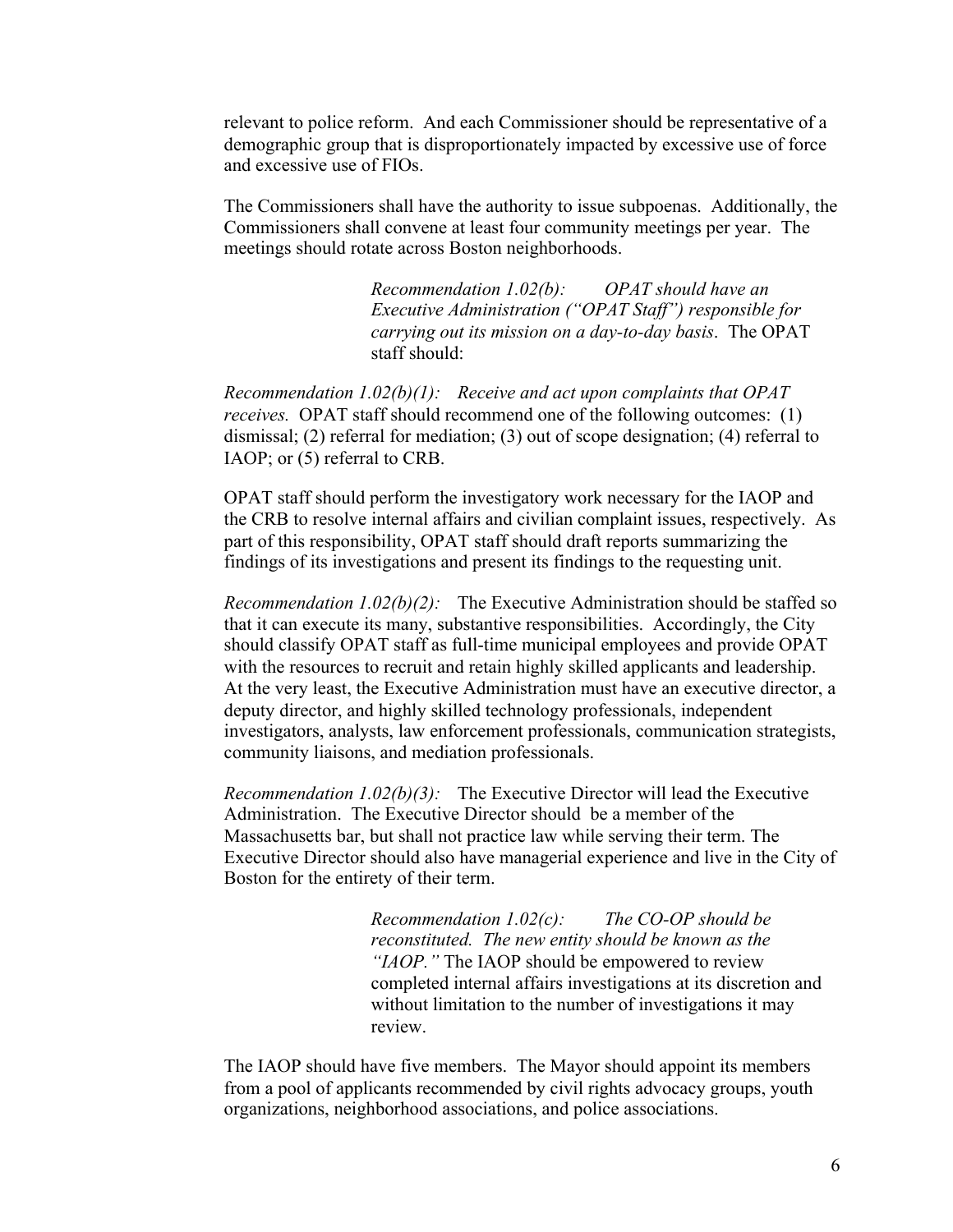IAOP members should serve three-year terms and not serve more than two consecutive terms. Members should serve overlapping terms so there are at least two (2) members with at least eighteen (18) months of service on the IAOP to help ensure continuity. Members will receive a stipend.

Following investigation and review of an internal affairs investigation, the IAOP will deliberate and make one of the following findings: (1) agree with the Internal Affairs decision; (2) disagree with the Internal Affairs decision; or (3) refer back to Internal Affairs for further investigation or action.

Where the IAOP panel disagrees with Internal Affairs original decision, IAOP will refer the matter to the Police Commissioner for further action.

*Recommendation 1.02(d): The Civilian Review Board ("CRB") shall be responsible for reviewing complaints against the BPD*. And it may, at its discretion, investigate matters related to OPAT's general mission.

The CRB should have at least seven but no more than eleven members ("Board Members"). The Mayor will appoint the Board Members with recommendations from the City Council and the Boston community. The President of the City Council will recommend two (2) appointees designated by the City Council for consideration. The Mayor should appoint nine (9) members from an applicant pool nominated by civil rights advocacy groups, youth organizations, neighborhood associations, self-nominations, and former members of law enforcement. CRB Board Members cannot be current members of law enforcement.

The CRB is responsible for the resolution of complaints that are not within scope for the IAOP. With investigatory assistance from the Administrative staff, the CRB will deliberate and make a finding on the complaint at issue. The CRB must make one of the following findings: (1) Sustained; (2) Not Sustained; (3) Exonerated; (4) Unfounded; or (5) Information Inquiry (insufficient evidence to make a finding).

If the CRB sustains the complaint, the file is referred to the Police Commissioner for disciplinary action with a copy to the Commissioners. CRB determinations should be final and determination outcomes should be published in OPAT's semi-annual report.

*Recommendation 1.03: OPAT's office(s) should be located in the community it serves.* To promote community engagement and participation, OPAT's main office should be located in a neighborhood where residents have been adversely impacted by FIOs and excessive use of force. The office should not be physically located in City Hall or in the BPD. In addition to a physical office, OPAT must identify various locations throughout the City of Boston where complaints may be filed,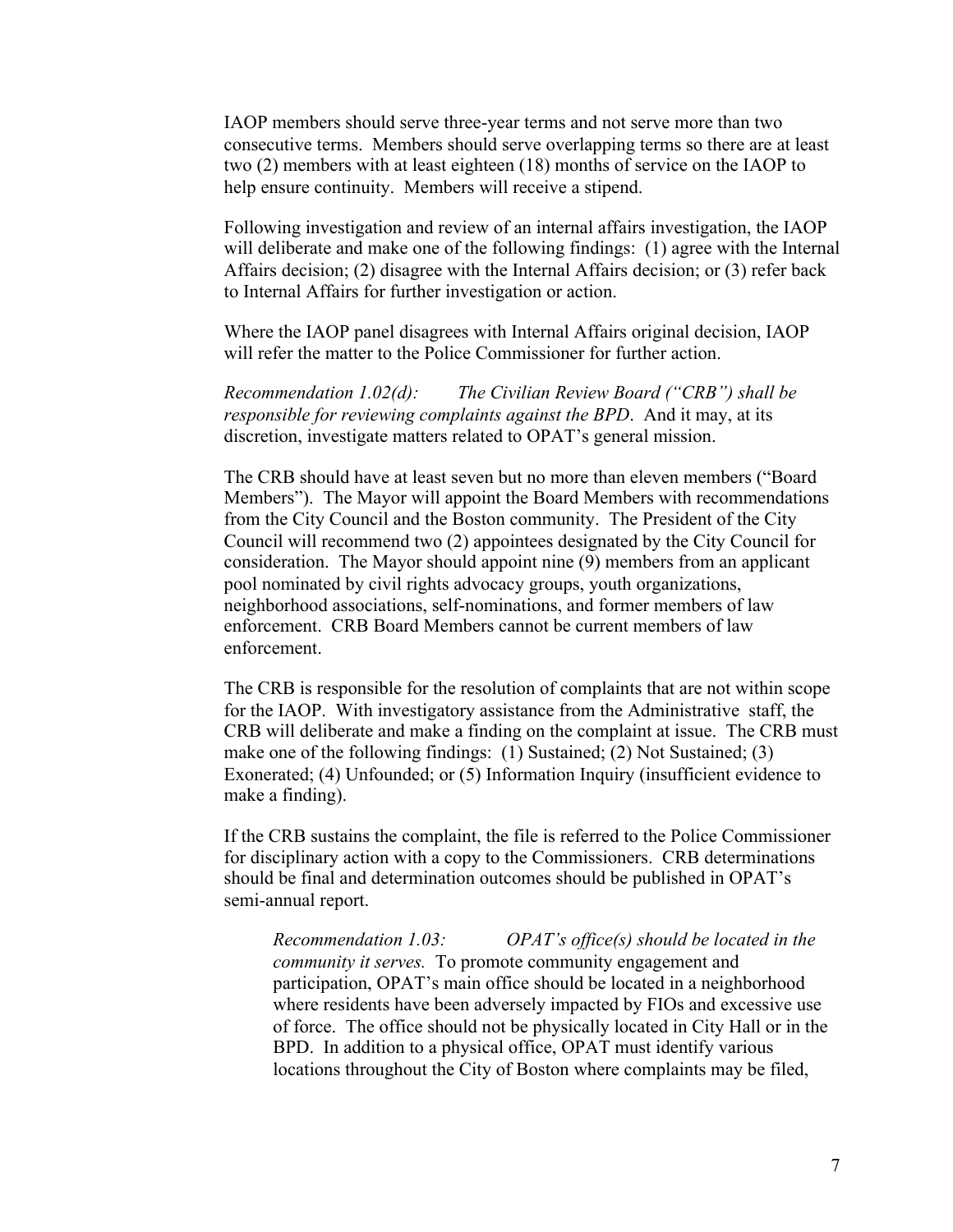including online access. There must be full language accessibility to support the filing of complaints.

*Recommendation 1.04: All parties involved in an OPAT investigation are entitled to know the matter's status.* Accordingly, all investigations should follow a strict timeline (*see* Recommendation 5 and Appendix 3 for greater detail). When the timeline cannot be met, OPAT must inform the parties involved. It should provide its information on its adherence to this timeline to the public.

**Recommendation 2:** Formalize and expand the BPD's commitment to diversity and inclusion.

To create a police force that serves all communities with respect, the BPD must commit to increasing diversity across all of its ranks and to promoting an inclusive culture of fair and impartial policing within the BPD and across Boston.

> *Recommendation 2.01: Create a formal diversity and inclusion policy.* Currently, the BPD has no formal diversity and inclusion policy. It must draft a clear statement that articulates BPD's commitment to the recruitment, hiring, retention, and advancement of BIPOC sworn officers and civilian staff.

The Task Force recommends that the policy specifically address the following issues: diversity and inclusion within the Cadet Program and Police Academy; hiring and promotion equity, including within the civilian employee force; and diversity and inclusion in units/districts that most frequently interact with BIPOC communities, including the B-2, B-3, C-11, Gang and Drug Units. $6$ 

> *Recommendation 2.02: Create a Diversity and Inclusion Unit in the BPD.* The BPD should develop a Diversity & Inclusion Unit ("D&I Unit"). Currently, the BPD has only one diversity recruitment officer and exam administrator. This officer has a limited role in promotion, institutional culture, and training matters. This must change.

The new D&I Unit should have a Chief Diversity Officer and Diversity Recruitment Officer who reports directly to the Police Commissioner.<sup>7</sup> The D&I Unit should advise on all matters related to: (1) recruitment, (2) hiring, (3) retention, (4) promotion, (5) discipline, (6) termination of BIPOC officers, (7) BPD culture, (8) antiracist and implicit bias training, and (9) Minority Officer Reports of Discrimination.

The D&I Unit should evaluate the BPD's employment criteria, standards, and benchmarks to make sure that they are tailored to gauge the skills necessary to perform the tasks required of the positions. The D&I Unit should also analyze existing pipeline programs and create new partnerships connecting the BPD to Boston Public School ("BPS") and local community college students.

<sup>6</sup> B-2, B-3, and C-11 are Districts.

<sup>7</sup> Currently, the Diversity Officer and Exam Administrator sit in the BPD's Human Resources department.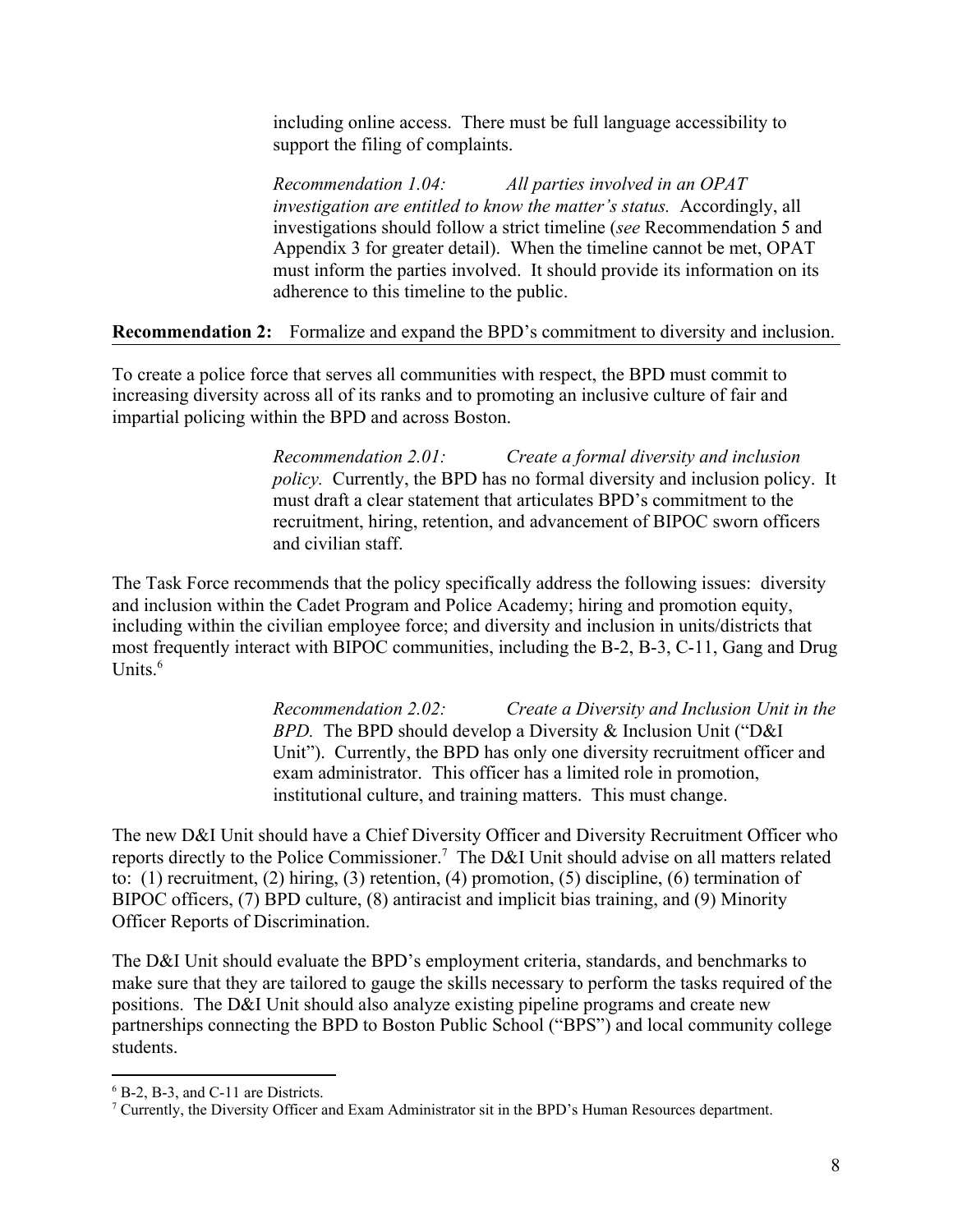To hold the BPD accountable to its diversity and inclusion commitments, the D&I Unit should conduct an annual review of the BPD's progress. The annual review should analyze hiring and promotion, retention, and termination data (i.e., internal data) and data related to equitable policing (i.e., external data). The D&I Unit should share its findings with the public and its data with OPAT.

> *Recommendation 2.03: Prioritize recruiting and hiring BIPOC sworn and civilian officers by revising the civil service system to prioritize local hiring*. Crucial to this effort is establishing a BPS graduate preference. Currently, military service veterans are given preference on the eligibility list of civil service positions and have two points added to their overall score for promotional examinations. The Task Force recommends developing a similar BPS preference. The preference would apply to all individuals who received a high school diploma from a BPS, METCO, and/or another Boston Compact institution, placing qualifying individuals on equal footing with veterans.

*Recommendation 2.04: Prioritize advancing and retaining BIPOC sworn and civilian officers.* It is not enough for the BPD to promote diversity among its new recruits.

> *Recommendation 2.04(a): Reform promotion protocol so that it is less reliant on written examinations.* Police supervision is a complex job, which requires intangible skills that cannot be assessed by standardized tests. To that end, the City, with the help of a professional consultant, should review its current promotion policies and revise them so that they assess the essential skills required to perform the functions of a sergeant, lieutenant or captain. The City must then reorient promotional protocol and examinations to assess these skills.

Concurrently, the BPD should implement measures that eliminate unfair testing. These measures should include:

- Assigning two additional points on examinations to BPS, METCO, or Boston Compact graduates and/or residents of the City of Boston who have lived in the City for not less than five years.
- Ending the use of political patronage to determine individuals selected to appointed positions.
- Increasing the transparency of promotional exams by scoring exams as quickly as possible and releasing exam questions and answers as soon as possible after applicants complete exams. These measures will help avoid perceptions that exam outcomes are manipulated and will allow candidates to have confidence in the legitimacy of their scores.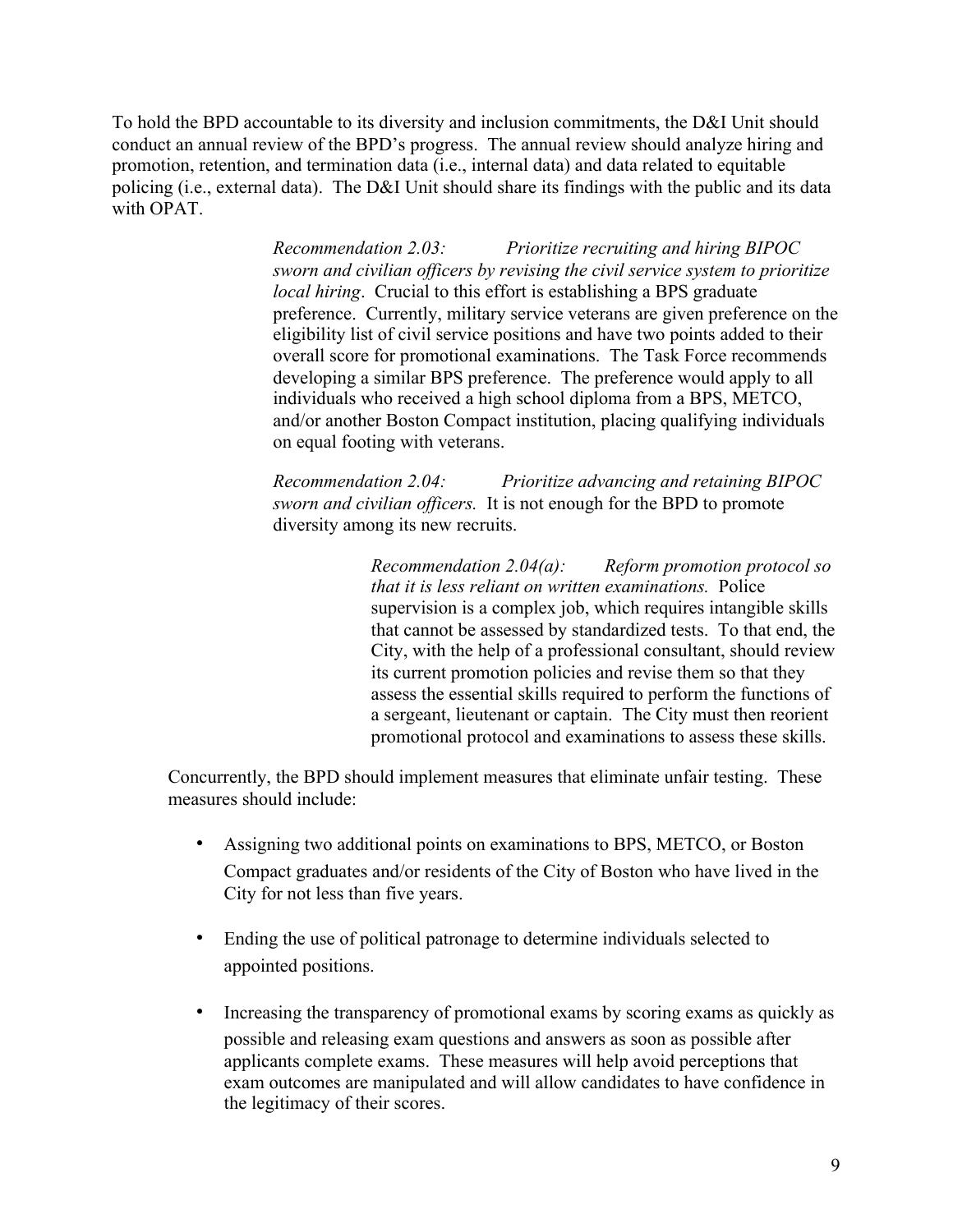- Eliminating access to exams prior to exam dates by BPD personnel.
- Putting greater emphasis on applicants' departmental service records in determining promotions.

*Recommendation 2.05: Update Boston's bias free policing policy.* The BPD's current bias free policy (Rule 113A) is deficient in two main ways. First, it does not articulate BPD's commitment to protecting and serving in a nonbiased manner. Second, currently the BPD fails to define "biased free policing."

The BPD should revise the policy to clearly state the commitment of the entire BPD (i.e., all sworn officers and civilian staff) to providing nonbiased, high-quality service to every community in Boston. To achieve this, the revised policy should communicate clear procedures that promote transparency and accountability.

The BPD must define "biased free policing" and make clear that it does not consider race, ethnicity, gender identity, sexual orientation, youth, advanced age, housing status, substance use, and mental and behavioral health, and/or national origin, except when credible intelligence links a person with those characteristics to accident, criminal pattern, or scheme.<sup>8</sup>

> *Recommendation 2.06: Improve racial equity trainings.* Since 2015, the BPD has used a training program known as Fair & Impartial Policing. This training is wholly inadequate. Its substance is outdated, the BPD provides it only to trainees, and it is too short (only two hours) to effectively communicate its aims. The BPD must overhaul its entire racial equity training program. New programming should be built out and expanded and everyone— all recruits, sworn officers, and civilian employees— should participate.

Accordingly, the BPD should implement a racial equity curriculum with a focus on fostering equitable policing and improving BPD's relationships with Boston communities. To that end, these programs must promote racial equity and literacy and have an anti-racist orientation. The BPD should also develop complementary workshops that focus on emotional intelligence, communication, listening, conflict management, and critical thinking.

To measure the effectiveness of these trainings, the BPD should develop metrics that assess the BPD's progress in meeting its diversity and inclusion goals. The Task Force acknowledges that assessing the efficacy of racial equity training is a difficult and persistent problem for police departments across the country. Possible metrics are FIO data, prejudice complaint statistics, and sustained incidences of prejudice statistics.

> *Recommendation 2.07: Establish a Task Force to Implement Racial Equity Ideas*. In order to internalize a commitment to racial equity and

<sup>8</sup> The BPD data reviewed by the Task Force related to FIOs, arrests and warrants (including no knock warrants) clearly demonstrate a disproportionate impact on Black and Latino people. *See* Appendix 2.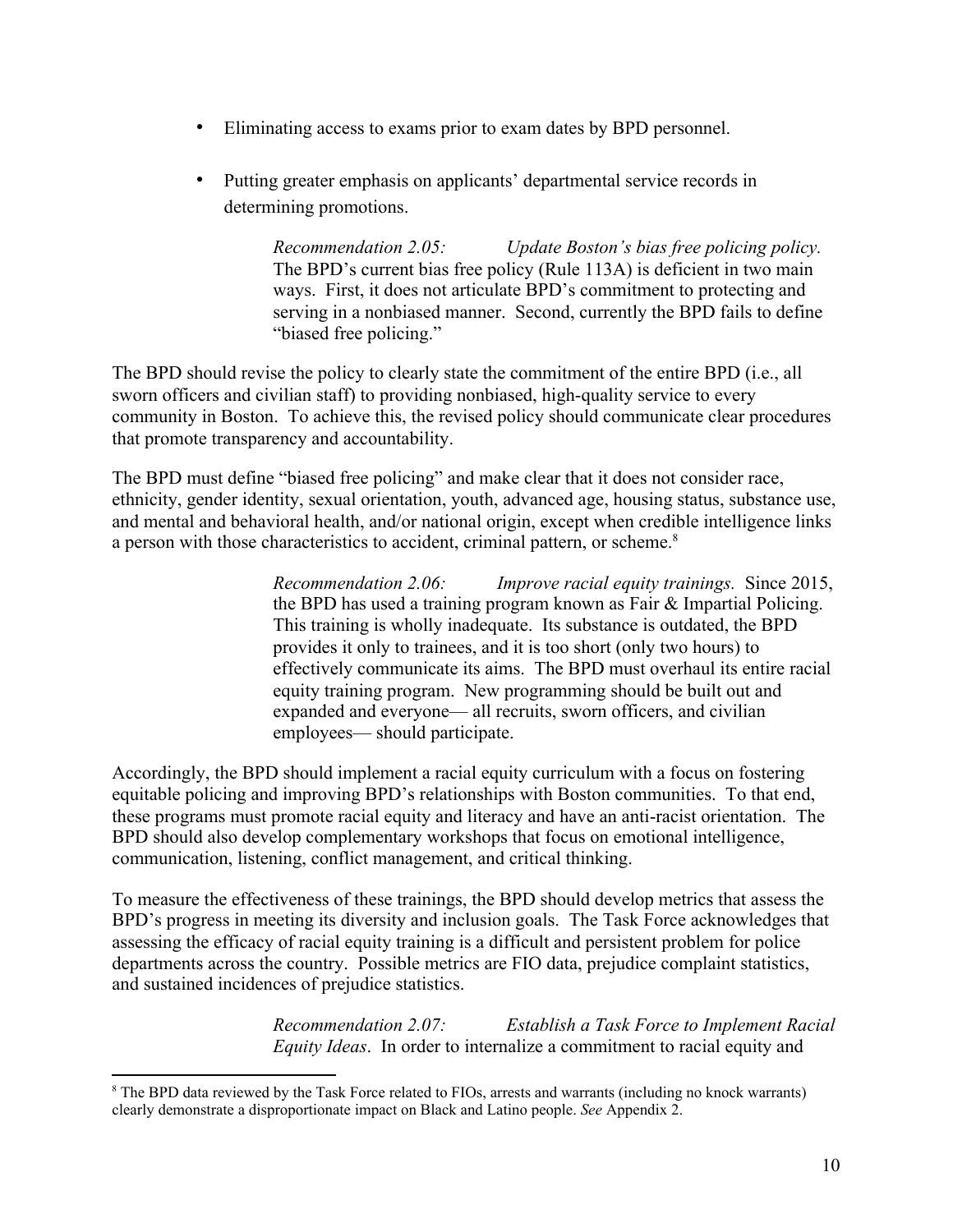diversity and inclusion, the BPD cannot simply adopt these recommendations and then fail to put them into practice. Incorporating these recommendations requires BPD buy-in. Specifically, the task force should be responsible for developing metrics to measure BPD progress toward putting these recommendations into practice, assessing BPD's progress via these metrics, and devising strategies to integrate these recommendations as well as individual and institutional consequences to promote progress.

**Recommendation 3:** Expand the BPD's use of the body-worn camera [\(Rule 405\)](https://static1.squarespace.com/static/5086f19ce4b0ad16ff15598d/t/5db05d41e4661c456ab6b870/1571839297911/SO19-015.pdf) program where it increases police transparency and accountability, and continue to ban the use of biometrics and facial recognition software.

The Task Force recommends expanding the body-worn camera program, but doing so in a manner that maximizes public access and BPD accountability and transparency and minimizes the potential for discrimination and/or overreliance on body-worn camera footage in BPD's policing work.

> *Recommendation 3.01: Expand the body-worn camera program to include all BPD uniformed officers.*

*Recommendation 3.02: Require BPD uniformed officers to keep their body worn cameras on at all times during work hours, with exceptions for privacy.*

*Recommendation 3.03: Allow individuals recorded by the BPD (or their next of kin) unfettered access to the body-worn camera footage of themselves (or of their family member)*.

*Recommendation 3.04: Allow the public broad access to body-worn camera footage via FOIA*.

*Recommendation 3.05: Increase the retention period for body-worn camera footage.* The BPD should retain footage from body-worn cameras for at least six months, or, if the subject, officer, or officer supervisor flag the footage, BPD should retain the footage for three years.

*Recommendation 3.06: Develop clear procedures and consequences for violations of body-worn camera policy.* Though violations of the Body-worn camera program are currently addressed with the BPD Disciplinary Code, the BPD should develop a progressive tier system for discipline that clearly outlines consequences for policy violations. These consequences should affect officer promotions and/or salary increases.

*Recommendation 3.07: Maintain the BPD ban on biometrics and facial recognition technology in the body-worn camera program*.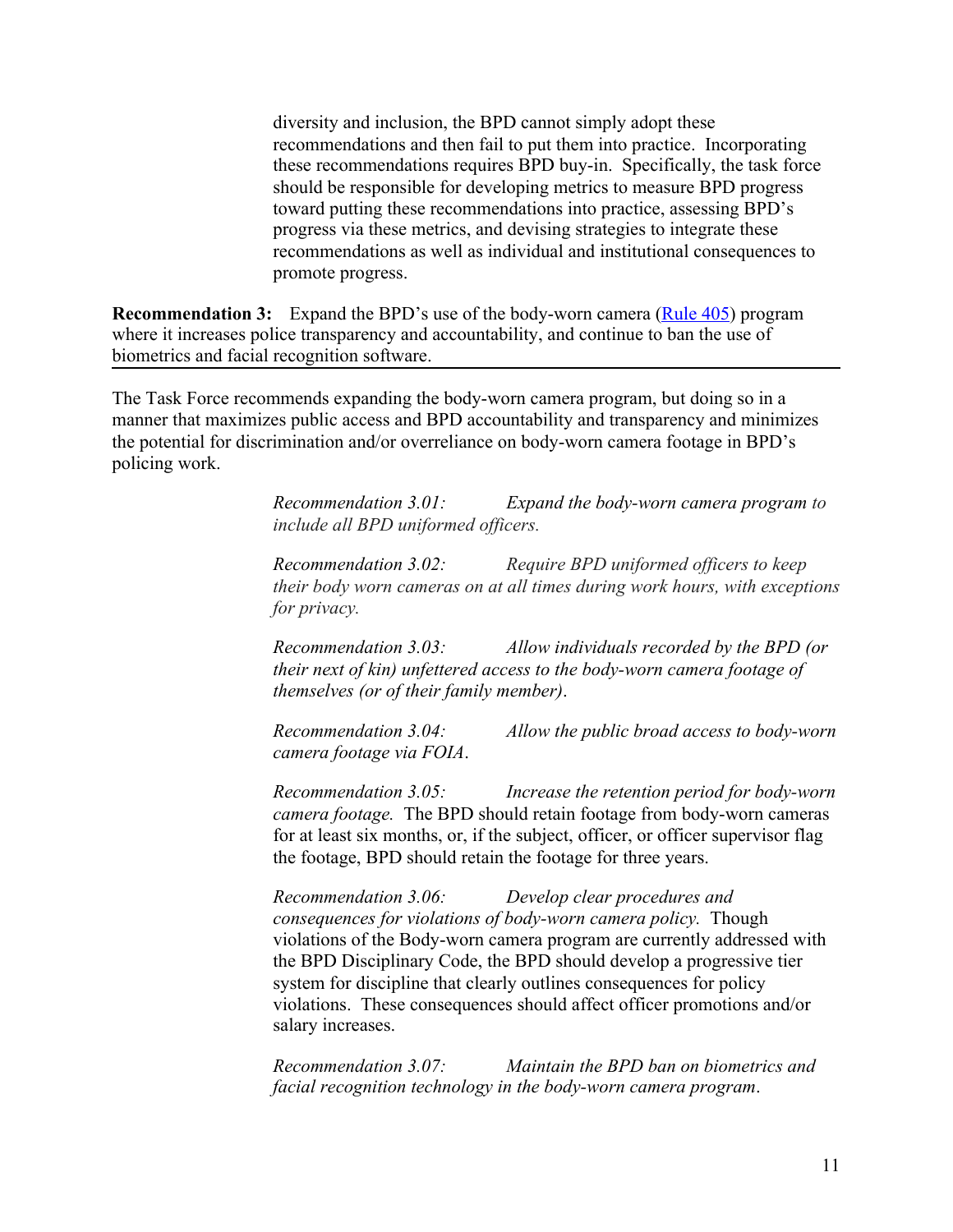**Recommendation 4:** Develop use of force and disciplinary policies that articulate clear consequences for violations, hold the BPD accountable to the public, and minimize the risk of repeated violations.

To create a BPD that protects and serves the entire Boston community, it must commit to putting clear, forceful disciplinary policies into effect for use of force and related violations.<sup>9</sup> More important though, BPD must also commit to applying these policies consistently and in good faith.

BPD should also track and share information about officer misconduct with the public regularly. It should acknowledge in its policies that person's identities (i.e., race, ethnicity, gender identity, sexual orientation, youth, advanced age, housing status, substance use, mental and behavioral health, and/or national origin) may have a disproportionate impact on how that person is impacted by use of force.

> *Recommendation 4.01: The BPD should be required to report use of force data, including weapons discharges, to the appropriate state and federal agencies in as timely a manner as prescribed*. In addition, this data should be made available to the public via the dashboard<sup>10</sup> and other reporting mechanisms, such as an annual report.

> *Recommendation 4.02: The BPD should be required to report Arrest-Related Deaths ("ARD") to the Deaths in Custody Reporting Program ("DCRP")*. In addition, the BPD should make ARD information available to the public via the dashboard and other reporting mechanisms, such as an annual report.

> *Recommendation 4.03: In coordination with the City, the BPD should work to resolve all current cases involving excessive force and wrongful death.* In addition, the BPD should release all data and records related to excessive force and wrongful death cases. Information regarding BPD excessive force and wrongful death cases and corresponding data should be made available to the public via the dashboard, and other reporting mechanisms, such as an annual report.

*Recommendation 4.04: The BPD should create a list of zero-tolerance offenses.* This list should include violations that result in immediate termination and violations or deviations that result in infractions. It also should take into account the severity of the violation and articulate a maximum number of infractions or violations that may be committed before termination.

<sup>9</sup> There may be a connection between use of violence and domestic abuse. *See* https://scholarworks.sjsu.edu/cgi/viewcontent.cgi?article=1066&context=themis

 $10$  Executive Order Relative to Open Data and Protected Data Sharing (2014)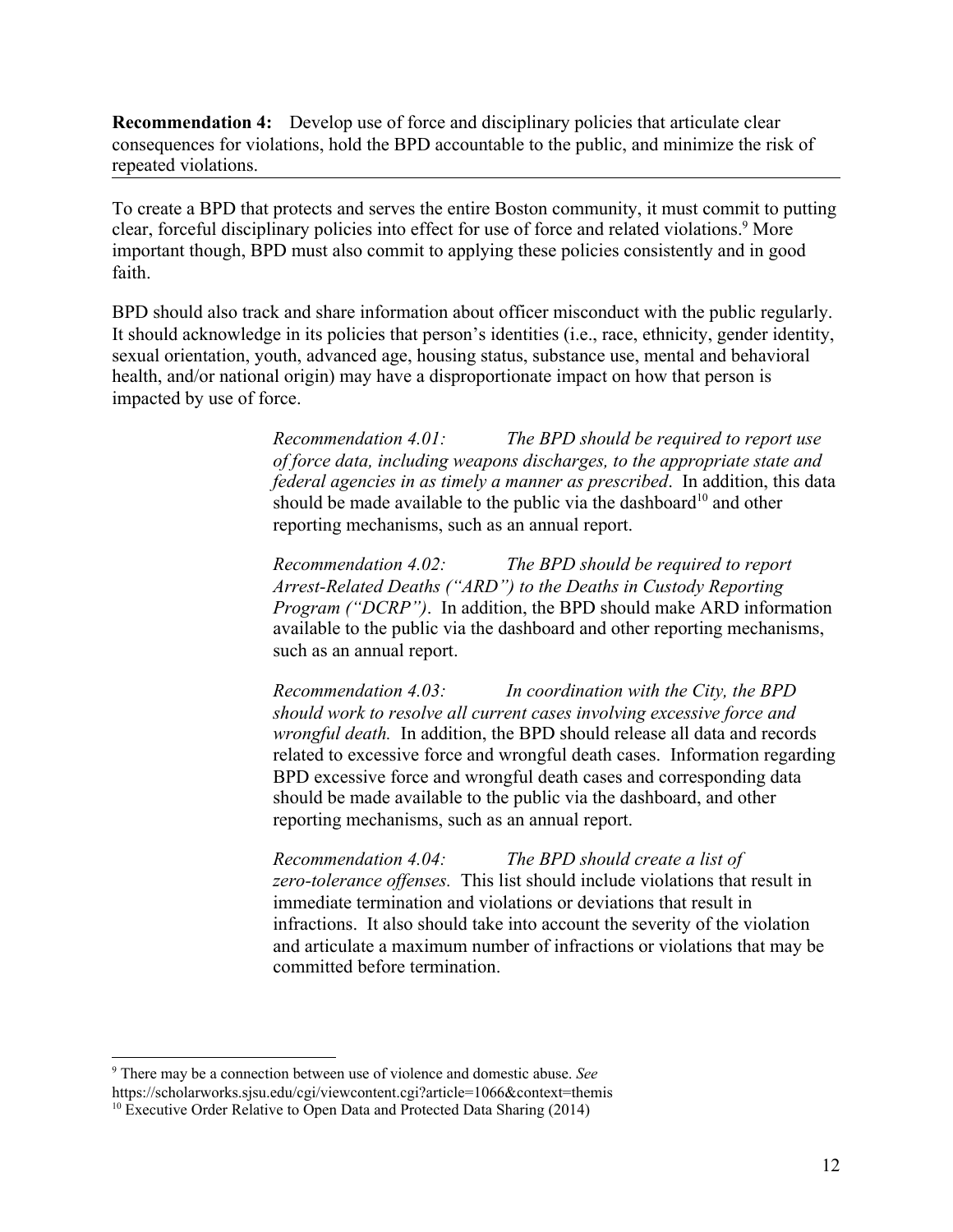The BPD should also develop a problem officer list based on infractions and  $IAD<sup>11</sup>$ . The problem officer list, and corresponding data, should be publicly available via the dashboard, and other reporting mechanisms, such as an annual report.

> *Recommendation 4.05: The BPD should review, revise and update its use of force policies so that they are in agreement with the latest iteration of the use of force continuum*. 12

*Recommendation 4.06: Domestic violence by BPD employees should be classified as excessive force*. *13*

*Recommendation 4.07: After use of force, excessive force or instances when a civilian is killed, the Officer involved should have a psychological evaluation and submit to drug/alcohol test*.

*Recommendation 4.08: BPD should include language in its policies that directly address race, ethnicity, gender identity, sexual orientation, youth, advanced age, housing status, substance use, mental or behavioral health, and/or national origin*. These identities have a disproportionate impact on whether a person experiences officer use of force.

**Recommendation 5:** The BPD should develop practices that maximize accountability, transparency and public access to the BPD.

> *Recommendation 5.01: BPD should publish information regarding sensitive officer conduct.*<sup>14</sup> The BPD has a responsibility to share information about sensitive officer conduct with the Boston community. Accordingly, the BPD should create a series of publicly accessible reporting tools that document this conduct. These tools should disaggregate all data by race and ethnicity, and by neighborhood zip code. At least one of these tools must be focused on sensitive officer conduct<sup>15</sup> and all reporting tools should be accessible on the Accountability and Transparency Website.<sup>16</sup>

The BPD must make sure that the dashboard, and all other reporting tools it chooses to adopt, are accessible to all Boston residents. Specifically, the BPD must commit to publicizing the

<sup>15</sup> The city defines a dashboard as an information management tool that uses data visualizations to display Key Performance Indicators ("KPIs") to assess various aspects of performance while generating actionable insights. <sup>16</sup> In August 2020, Police Commissioner Gross committed to improved data collection, enhanced reporting and public access with respect to use of force, complaints and other measures of police accountability.

<sup>&</sup>lt;sup>11</sup> IAD: Internal Affairs Division

 $12$  Policies that guide law enforcement's use of force. These policies describe an escalating series of actions an officer may take to resolve a situation. This continuum generally has many levels, and officers are instructed to respond with a level of force appropriate to the situation at hand, acknowledging that the officer may move from one part of the continuum to another in a matter of seconds. *See* https://nij.ojp.gov/topics/articles/use-force-continuum. <sup>13</sup> Reasonable Force is defined as balanced response suitable to the confrontation that is necessary to overcome unlawful resistance and regain control of the situation ([Rule](https://static1.squarespace.com/static/5086f19ce4b0ad16ff15598d/t/5ee3b80bbff1a702446f6393/1591982092629/SO20-30.pdfhttps:/static1.squarespace.com/static/5086f19ce4b0ad16ff15598d/t/5ee3b80bbff1a702446f6393/1591982092629/SO20-30.pdf) 304).

<sup>&</sup>lt;sup>14</sup> Sensitive BPD-related incidents should be included but not limited to: citizen and internal complaints against BPD officers, use of force incidents, firearm discharges, in-custody deaths, FIOs, and search warrants.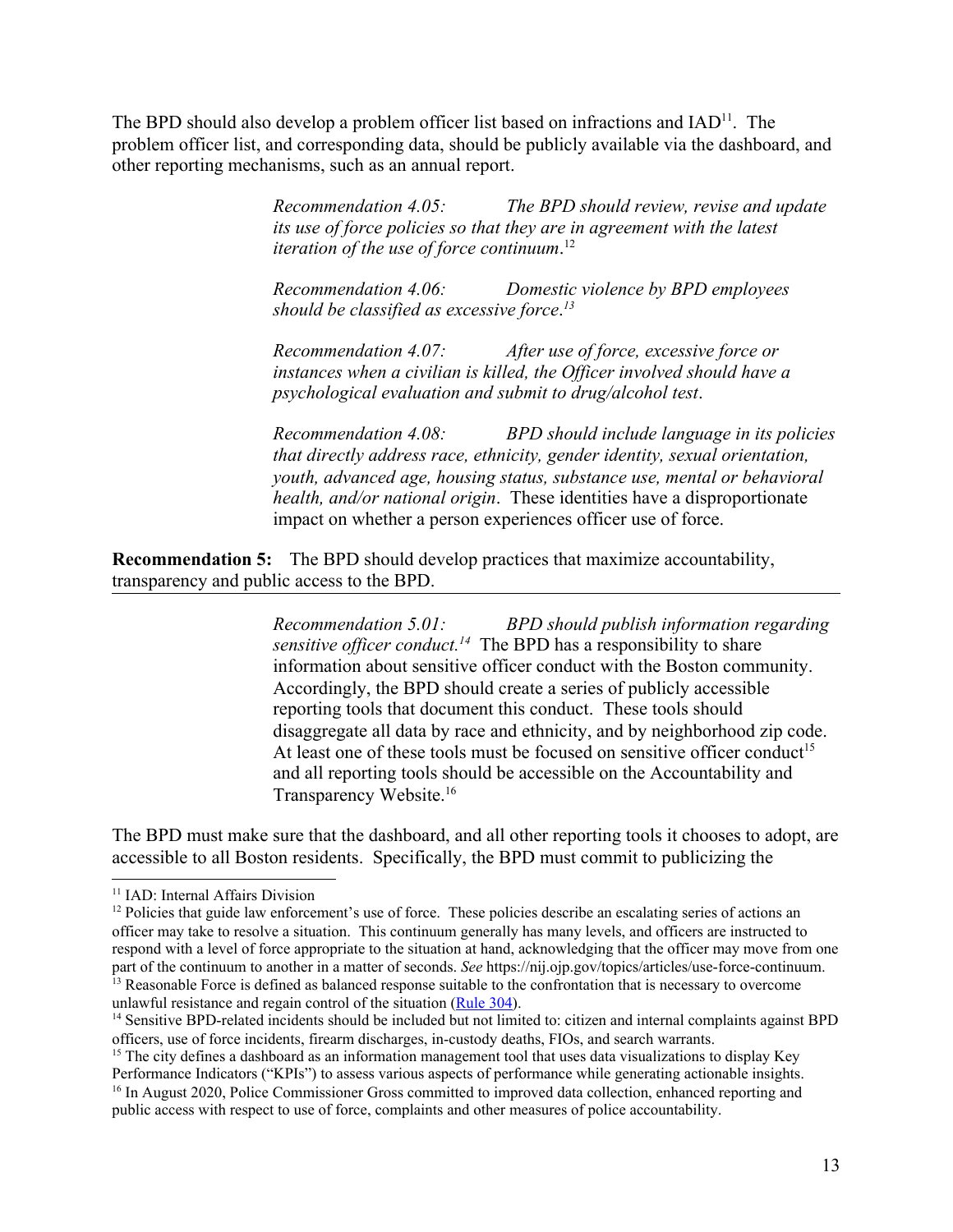Accountability and Transparency website and its various dashboards as soon as they come online. It must also design the Accountability and Transparency Website so that all Boston residents can access it. This includes making the website available in the many languages that Boston residents speak and making the website viewable on all manner of devices, as many Bostonians do not access the internet via computer.

> *Recommendation 5.02: The BPD must establish a timeline for the release of BPD records that promotes the release of records as quickly as possible based on contextual factors*. Moreover, when the BPD fails to meet the milestones laid out in the timeline, it must publicly acknowledge that it has failed to do so.

*Recommendation 5.03: To facilitate enhanced data collection, reporting and public accessibility, the BPD should create a Public Records Unit*. The BPD should task the Public Records Unit with maintaining records of sensitive officer-involved incidents and overseeing the publication of this information via the dashboard and other record-keeping tools.

*Recommendation 5.04: To improve transparency and enhance its relationship with the communities it serves, the BPD must strive to make the BPD as open and accessible as possible*. Most obviously, the BPD should require that all BPD officers wear visible, rectangular nametags. In addition, the BPD should create separate complaint and commendation forms so that complaints and commendations can be sorted and addressed appropriately. Relatedly, these forms should be accessible outside of BPD precincts. To that end, the City should identify various locations throughout the City of Boston, including, but not limited to libraries, youth and community centers, health centers and other public venues, at which information regarding the process for submitting commendations and complaints is available.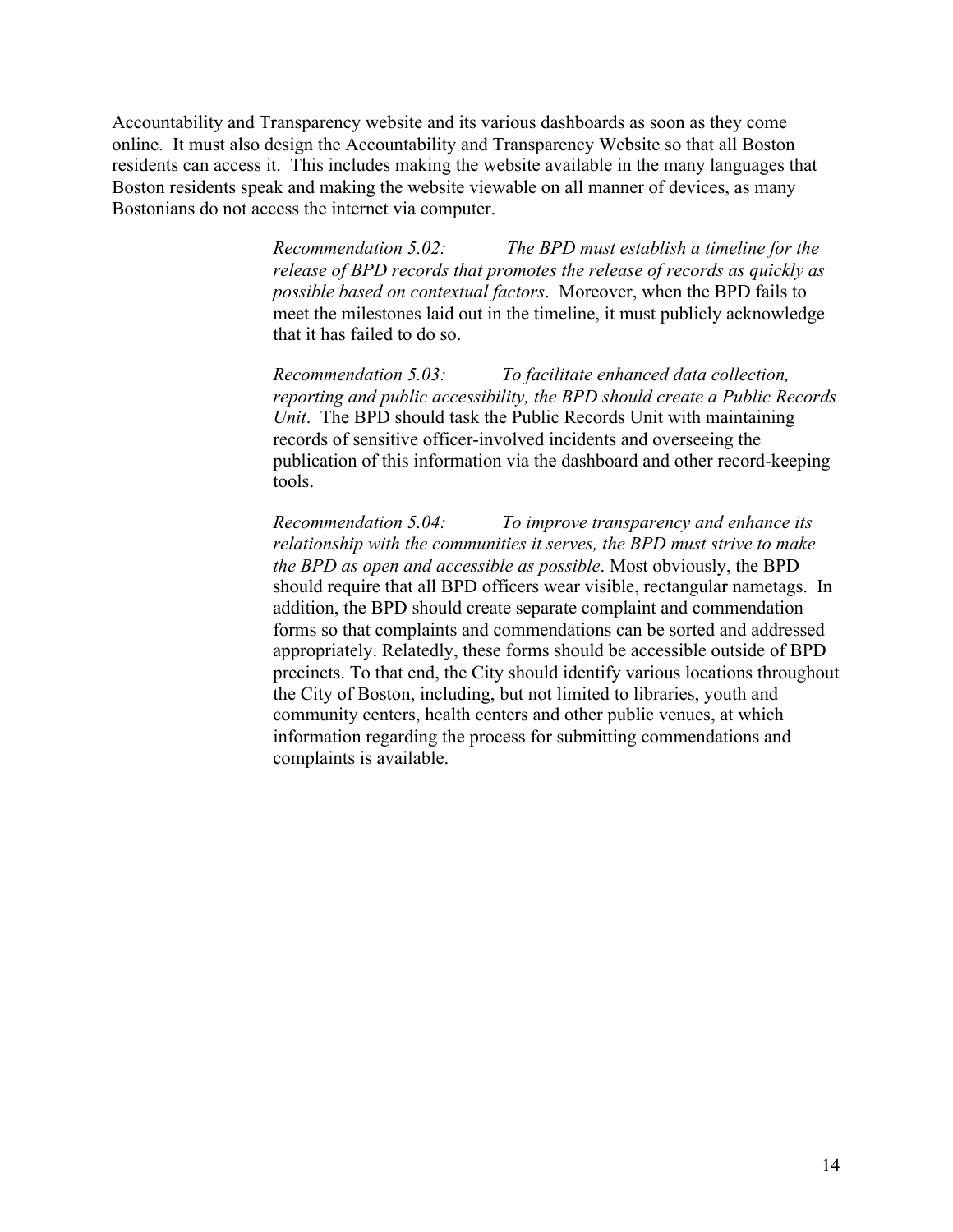#### **Conclusion**

The Task Force offers these recommendations not as an exhaustive list of police reform recommendations, but as a portfolio of recommendations that, if implemented, can serve as a foundation upon which additional work can be done. To bring about meaningful reform to the BPD, reform that is internalized and put into practice on a day-to-day basis, there is more work to be done. Additionally, we believe that the City and the BPD would benefit from a further, more comprehensive study on these issues. Therefore, the Task Force would strongly suggest that the City, through OPAT, commission such a study.

Respectfully Submitted,

Chair, Wayne Budd, *Senior Counsel, Goodwin LLP & Former U.S. Attorney for the District of Massachusetts* Reverend Jeffrey Brown, *Associate Pastor, Historic Twelfth Baptist Church, Roxbury* Allison S. Cartwright, *Attorney in Charge, Roxbury Defender's Office* Eddy Chrispin, *Boston Police Department, Sergeant & President of MAMLEO* Jamarhl Crawford, *Boston Resident* Joseph D. Feaster, Jr., *Chairman of the Board, Urban League of Eastern Massachusetts* Javier Flores, *Dinsmore & Shohl, LLP* Darrin Howell, *President, DRIVE Boston Community Resources Inc. & 1199SEIU* Marie St. Fleur, *Former MA State Representative, Boston* Tanisha M. Sullivan, Esq. *President, NAACP Boston Branch* Superintendent Dennis White, *Chief of Staff, Boston Police Department*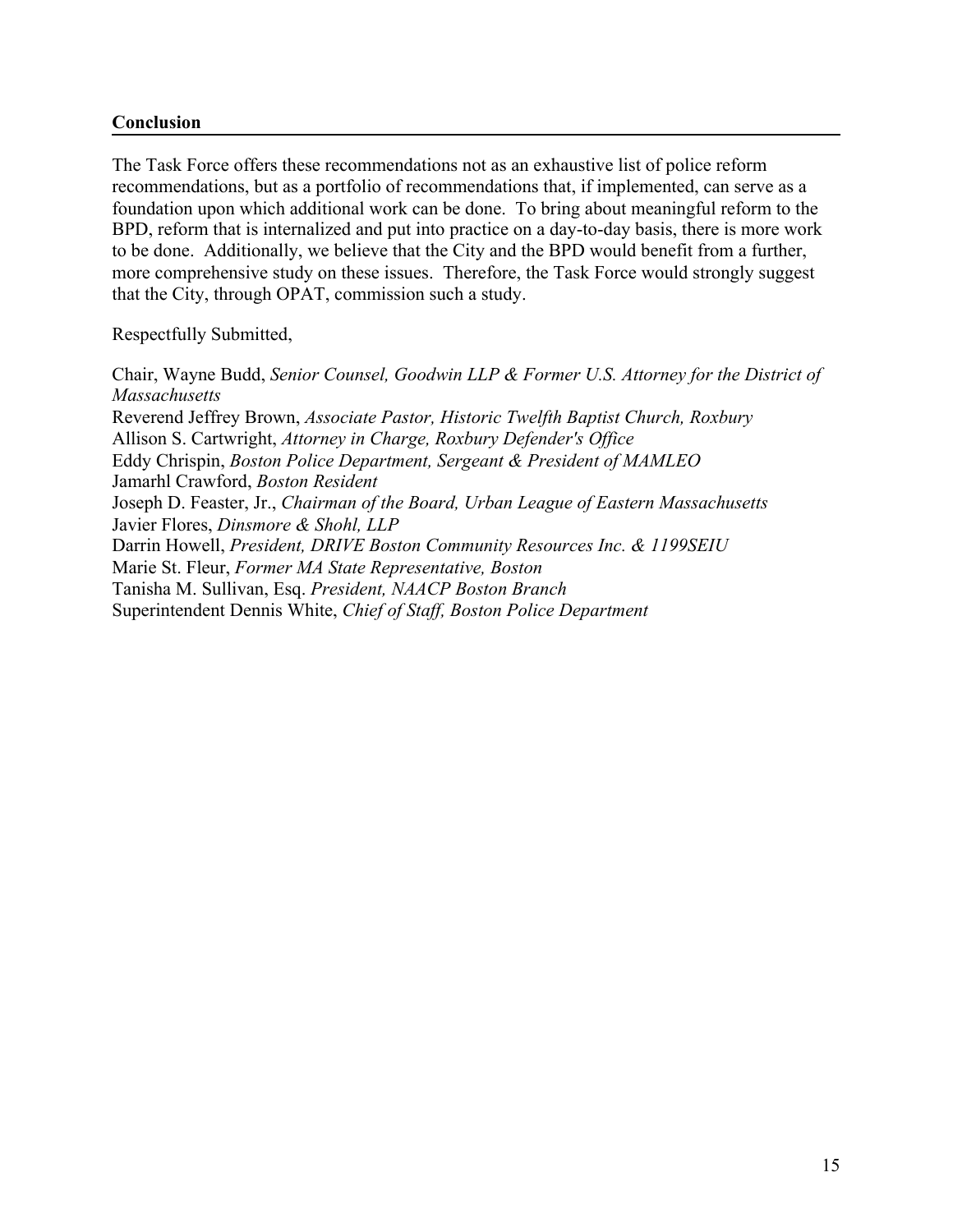#### **Acknowledgements**

This report reflects the contributions of hundreds of people and is the result of a collaborative process. The Task Force is grateful to everyone who participated in the process. First, we want to thank the residents of Boston who actively participated in this process. Your participation helped to ensure that these recommendations reflect your voice and will.

Additionally, the Task Force consulted with a number of stakeholders, advocates, practitioners, and subject matter experts during the research and drafting of these recommendations. It wishes to thank them for their generous contribution of time and expertise. The Task Force appreciates: Branville G. Bard, Jr., Commissioner, Cambridge Police Department; Larry Mayes, Former CO-OP Panel Member; Natashia Tidwell, Former CO-OP Panel Member; Julien Mendele, Esq., Boston CO-OP Panel Member; Christina Miller, Esq., Boston CO-OP Panel Member; Jassie Senwah, Boston CO-OP Panel Member; Meredith Shih, Esq., Boston CO-OP Panel Member; the Honorable Regina Quinlan (Ret.), Boston CO-OP Panel Member; Susan Lee, Deputy Mayor of Public Safety, Chicago Civilian Office of Police Accountability; Johnathan Darche, New York City Civilian Complaint Review Board; Jerika Richardson, New York City Civilian Complaint Review Board; Yojaira Alvarez, New York City Civilian Complaint Review Board; Dr. Atiya Martin, All Aces, Inc; Dr. Tracie L. Keesee, Center For Policing Equity; John Gibbons, United States Marshal District of Massachusetts; Maria Cheevers, Director of Research and Development, Boston Police Department; Jenna Savage, Deputy Director of Research and Development, Boston Police Department; Jen Maconochie, Director of Strategic Initiatives & Policies, Boston Police Department; Segun Idowu, Executive Director, Black Economic Council of MA and Co-Founder, Boston Police Camera Action Team; Shekia Scott, Co-Founder, Boston Police Camera Action Team; Rahsaan Hall, Director, Racial Justice Program, ACLU of MA; Rachael Rollins, Suffolk County District Attorney; Jack McDevitt, Director of Northeastern University Institute on Race and Justice; Carla Sheffield, mother of Burrell Ramsey; Patricia Ramsey, sister of Burrell Ramsey; Gloria McMullen, mother of Mark McMullen; Chris McMullen, brother of Mark McMullen; Karen McMullen, sister of Mark McMullen; Kety Fernandes, wife of Mark McMullen; Avery Homer, niece of Mark McMullen; Simon Fernandes, son of Mark McMullen; Keith Antonio; Kim Janey, Boston City Councilor, District 7 and Boston City Council President; Jacob Leidolf, web / graphic designer and data consultant; Adam Friedman, President of Civera Software; Howard Friedman, Law Offices of Howard Friedman PC; Chris Faraone, Boston Institute of Non-Profit Journalism; Andrea Campbell, Boston City Councillor, District 4; Larry Ellison, former President, MAMLEO; William "Billy" Celester, former President, MAMLEO; Charles Yancey, former Boston City Councillor, District 4; and Professor Roger Goldman, St. Louis University School of Law.

The Task Force wishes to thank Lon Povich, Lily Ricci and Amber Aspinall of Anderson & Kreiger LLP and RJ ("Jack" ) Cinquegrana, Danielle Pelot, Diana Lloyd, and Christine Savage of Choate, Hall & Stewart LLP, who contributed invaluable research to the Task Force.

The Task Force also thanks its legal counsel, Marielle Sanchez, Esq., of Goodwin, LLP for her outstanding contributions to this work.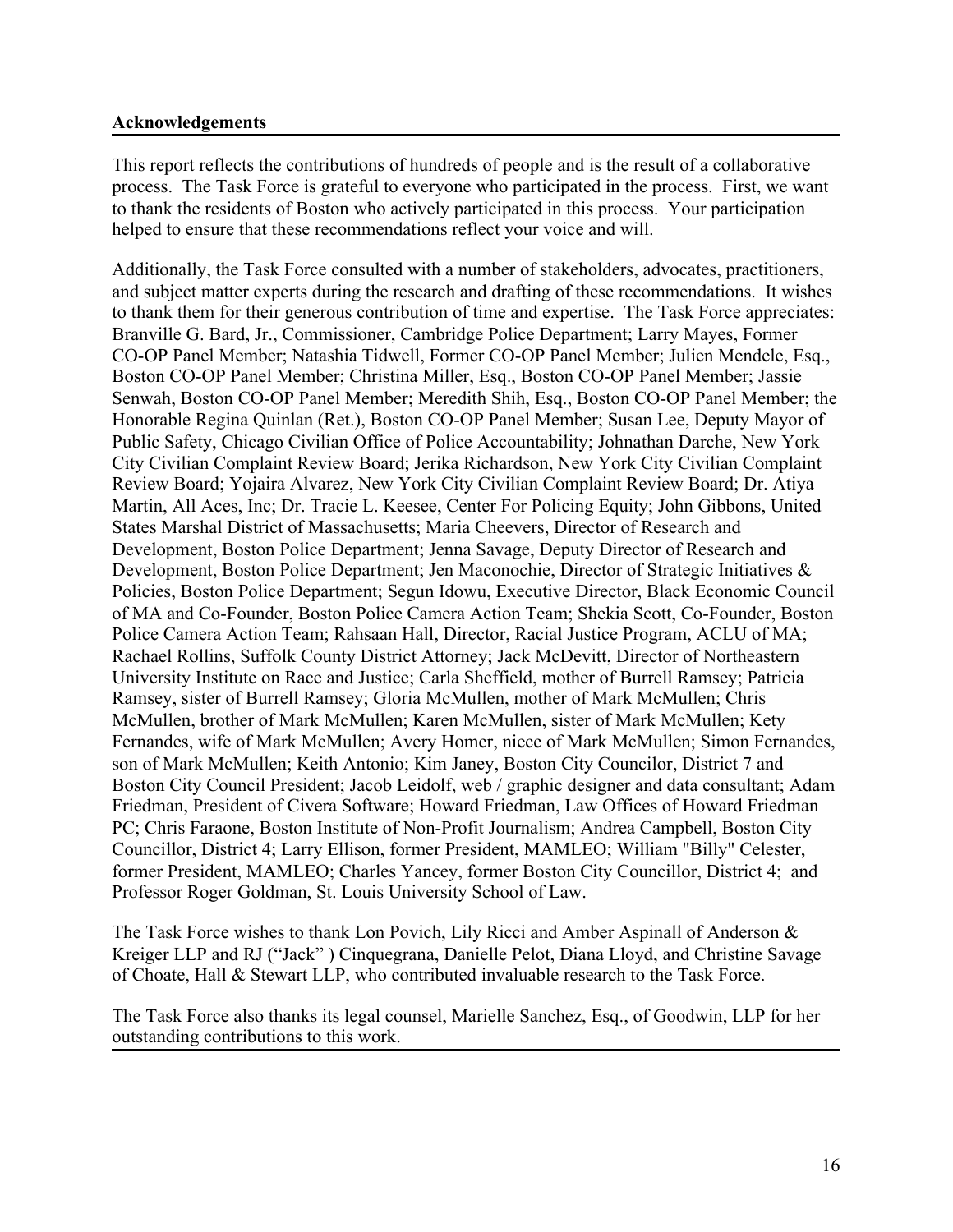#### **APPENDIX**

## **Appendix 1: OPAT Organizational Chart**

# Office of Policing Accountability & Transparency (OPAT)

Organizational Chart / Reporting Structure

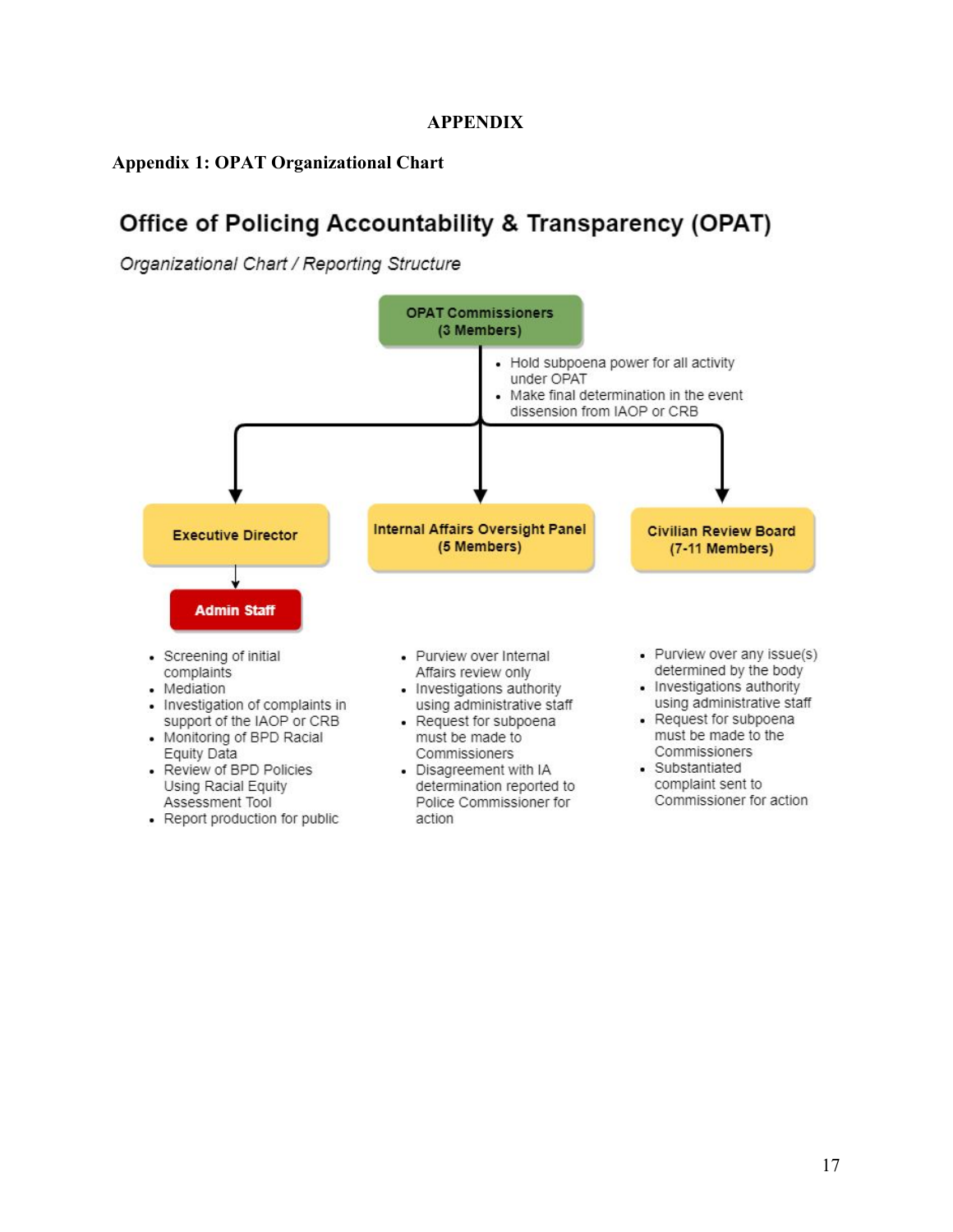**Appendix 2:** The following is an overview of the research and resources that the Task Force used when developing its diversity and inclusion recommendations.

## **I. DIVERSITY & INCLUSION: HIRING, PROMOTION, RETENTION**

Diversity programs focus on increasing the number of under-represented groups within an organization. BPD has previously placed an emphasis on having its police force reflect the demographics of the community it polices. Notwithstanding those efforts, however, as reflected in the table below, minorities are underrepresented within the BPD, particularly within the higher levels of the organization. Glaringly absent from the BPD's current structure and policies, are a diversity and inclusion officer involved with promotions and retentions (as opposed to recruitment), or any formal diversity and inclusion policy to ensure the continued success of efforts to recruit people of color into the BPD, and equity in terms of promotional opportunities and advancement for officers.

## **Police Demographics<sup>17</sup>**

| Race/Ethnicity        | <b>Boston Population Police force</b> |        | <b>Command Staff</b> | Captain | Lieutenant | Sargeant | <b>Detective</b> | Patrol |
|-----------------------|---------------------------------------|--------|----------------------|---------|------------|----------|------------------|--------|
| White                 | 43.90%                                | 65.00% | 52%                  | 85%     | 97%        | 79%      | 57%              | 63%    |
| Black                 | 23.10%                                | 21%    | 35%                  | 7%      | 3%         | 14%      | 31%              | 22%    |
| <b>Total Hispanic</b> | 20.40%                                | 11.00% | 9%                   | 4%      | 0%         | 6%       | 10%              | 12%    |
| Asian                 | 9.70%                                 | 2.00%  | 4%                   | 4%      | 0%         | 1%       | 3%               | 3%     |

Though important, diversity and inclusion efforts are not driven by considerations of equity and fairness from an employment perspective. Rather, they are essential to ensure diversity of culture, perspective, and experience, thereby improving overall performance. Further, diversity is crucial to community perception. For a diversity program to be successful, it must directly impact organizational culture, which requires minority representation at sufficient levels both as a whole and within leadership.

## **Need for Change**

BPD Field Interrogation and Observation data strongly supports the need for change. As reflected below, policing data demonstrates that African Americans and, to a lesser extent, Latinos, are being disproportionately stopped. Although the underlying data may be influenced by factors not exclusively premised upon race, the consistent disproportionality suggests implicit or explicit bias. Of note is the warrant data, which suggests that African Americans and Latinos comprise the vast majority of individuals for whom warrants were issued, excluding those where the race and ethnicity was not specified.

## **FIOs<sup>18</sup>**

- FIOs decreasing: 55,000 in 2018; 14,000 in 2019
- In 2019, 70% of FIO's involved African Americans

### **Warrants: 2015-2020<sup>19</sup>**

<sup>&</sup>lt;sup>17</sup> Data provided by the Boston Police Department.

<sup>18</sup> http://bpdnews.com/news/2017/5/23/boston-police-department-releases-latest-field-interrogation-observation-data

<sup>&</sup>lt;sup>19</sup> Data provided reflect warrants served by the Boston Police Department SWAT team.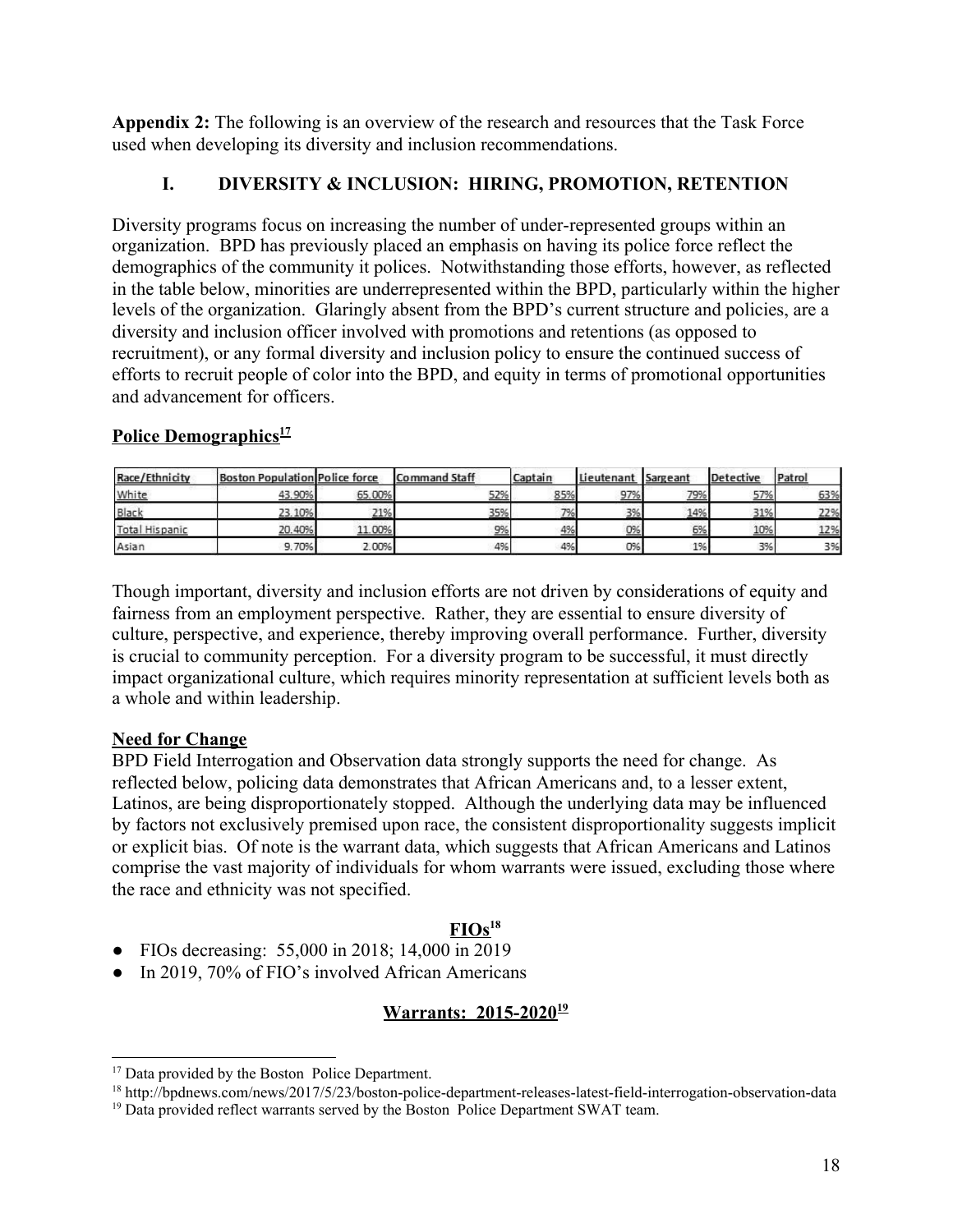| Race/Ethnicity       | <b>Boston Population</b> | <b>Warrants-All</b> | <b>No Knock Warrants</b> |
|----------------------|--------------------------|---------------------|--------------------------|
| White (non-hispanic) | 43.90%                   |                     |                          |
| Black (non-hispanic) | 23.10%                   | 34                  | <u>15</u>                |
| Hispanic             | 20.40%                   | 22                  | 12                       |
| Asian                | 9.70%                    |                     |                          |
| Other                | 2.80%                    |                     |                          |
| Not Specified        | N/A                      | 19                  | 13                       |

**Arrest Data: 2017-2019<sup>20</sup>**

| Race/Ethnicity        | <b>Boston Population Arrests</b> |        | <b>No. of Arrests</b> |
|-----------------------|----------------------------------|--------|-----------------------|
| White                 | 43.90%                           | 27.60% | 8239                  |
| <b>Black</b>          | 23.10%                           | 47%    | 14043                 |
| White Hispanic        |                                  | 14.70% | 4385                  |
| <b>Black Hispanic</b> |                                  | 8.80%  | 2637                  |
| <b>Total Hispanic</b> | 20.40%                           | 23.50% | 7022                  |
| Asian                 | 9.70%                            | 1.60%  | 465                   |
| Other                 | 2.80%                            | 0.40%  | 99                    |

## **Create a Graduate Preference for Boston Public**

BPD hiring primarily occurs through selection of applicants who have taken the civil service examination. Pursuant to M.G.L. c. 31 § 26, veterans are given preference on the eligibility list of civil service positions and have two points added to their overall score for promotional examinations. Notably, pursuant to M.G.L. c. 31 § 58, Boston also provides a "residency preference" to individuals that have resided in the city for one year immediately prior to taking the civil service examination.

We recommend developing a preference for high school graduates who have received a degree through the Boston Public School systems. Such a preference would have the advantage of both increasing opportunities for diversity within BPS and staffing the department with individuals having a strong connection to the community and extensive experience operating in a diverse environment. Notably, the BPS 2019-2020 school year enrollment statistics set-forth the following demographics: $21$ 

- 42.5% Hispanic
- 33% African American
- 14% White
- $\cdot$  9% Asian
- $\cdot$  1.5% Other

<sup>&</sup>lt;sup>20</sup> Data provided by the Boston Police Department.

<sup>21</sup>https://www.bostonpublicschools.org/cms/lib/MA01906464/Centricity/Domain/187/BPS%20at%20a%20Glance% 202019-20\_FINAL.pdf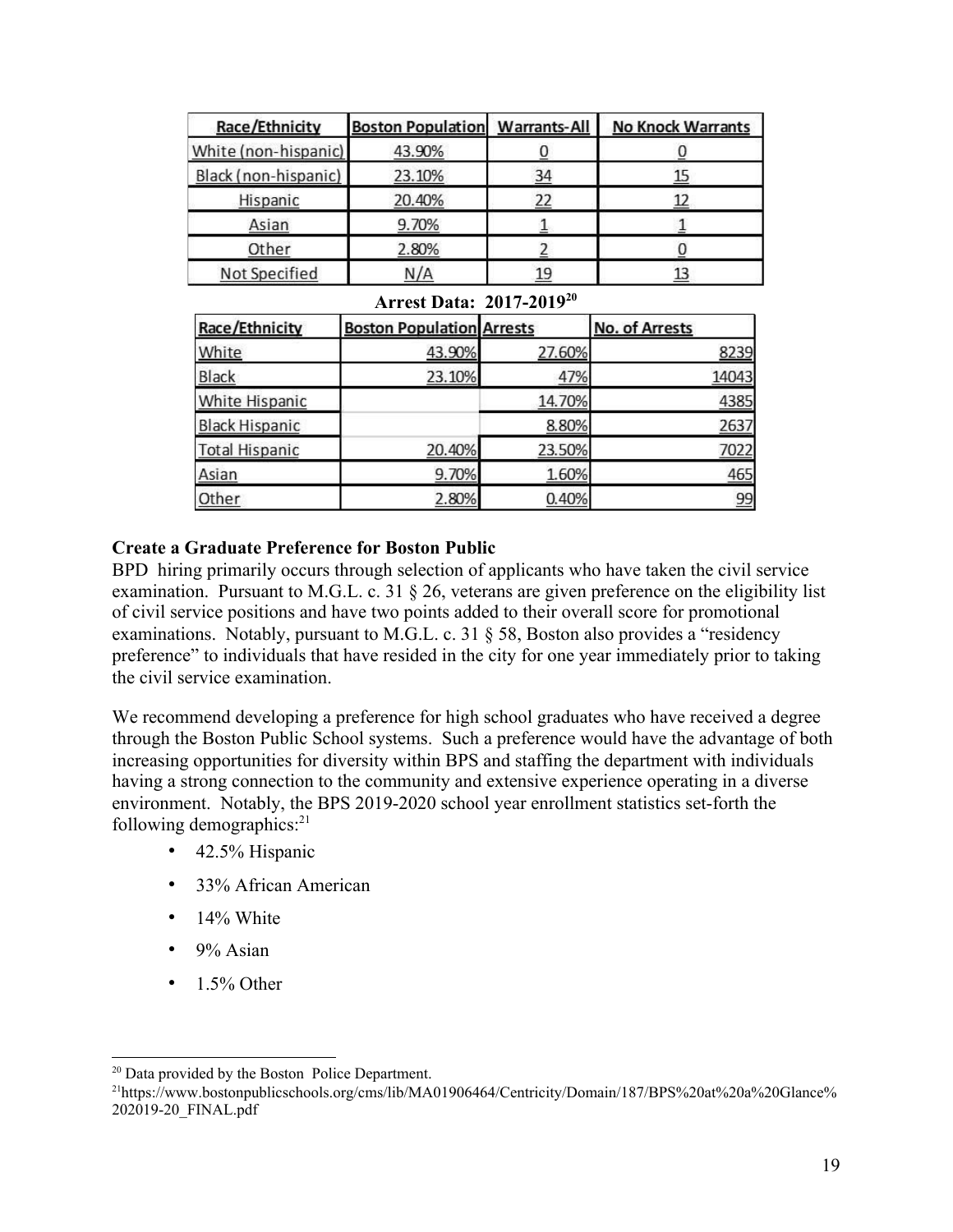We recommend that BPS graduates preference place them on equal footing with veterans and extend to civilian employment opportunities. Additionally, we recommend that there be a preference for workforce housing for historically marginalized groups that are BPS graduates and are joining the civil service ranks.

**Additional Resources**: For additional information, please see the following links:

## *Fair and Impartial Policing Experts*

National Initiative for Building Community Trust and Justice

Phillip Atiba Goff, President of the Center for Policing Equity

Jennifer L. Eberhardt - Stanford University, Science Magazine

John Jay College of Criminal Justice, National Network of Safe Communities

The Civil Rights and Restorative Justice Project, Northeastern University

Ethical Policing is Courageous

The numbers don't speak for themselves: Racial disparities and the persistence of inequality in the criminal justice system

## *Termination & Punishment of Officers of Color*

*Malik Morgan vs. City of Boston Police*

*Defay vs. Boston Police Department*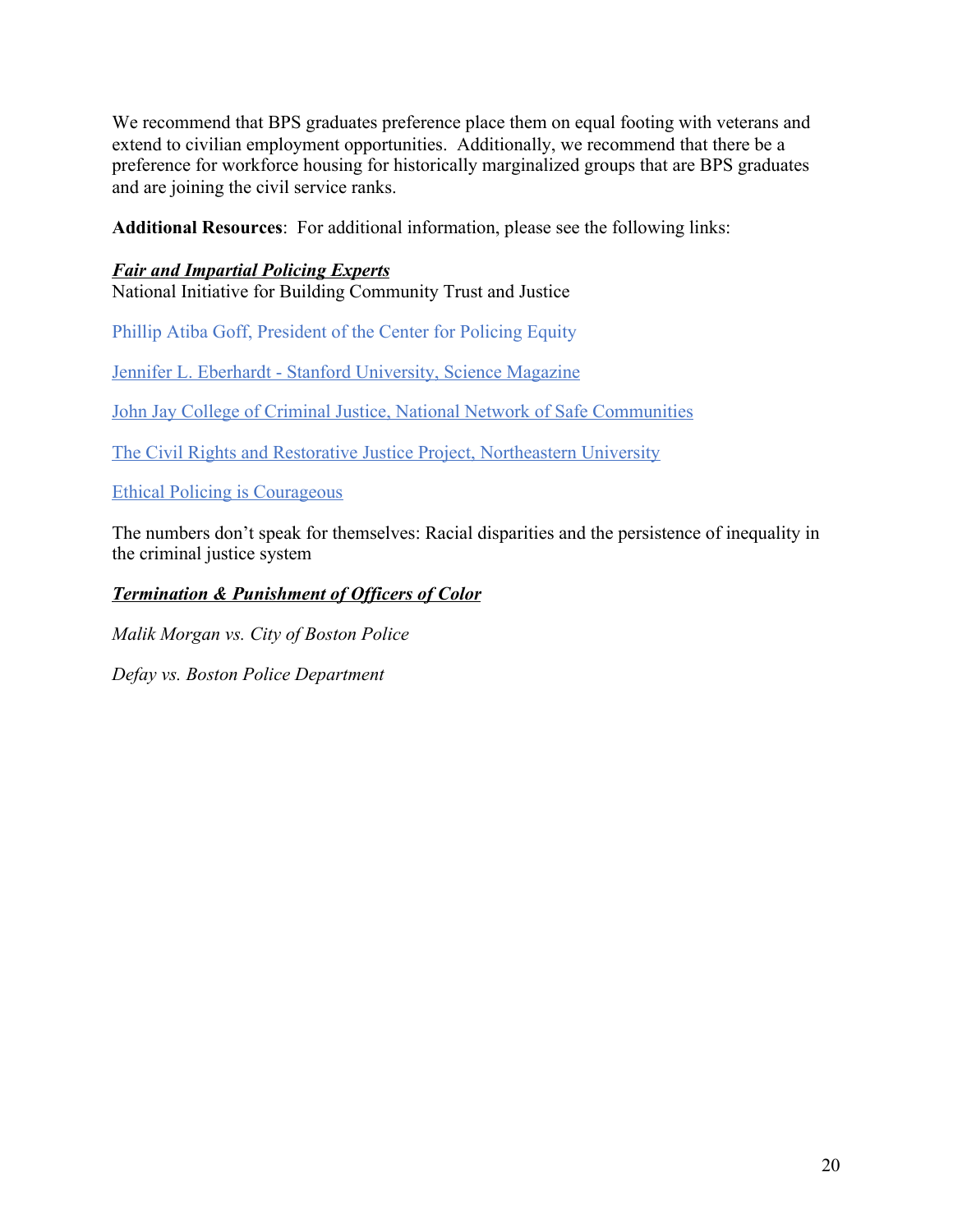# **Appendix 3 : Transparency Response Timeline**

| <b>10 DAYS - PUBLIC RECORDS / FOIA</b>                                                                                                                                                                                                                                                   |
|------------------------------------------------------------------------------------------------------------------------------------------------------------------------------------------------------------------------------------------------------------------------------------------|
| LEVEL 1 Public Records Requests / FOIAs<br>Comply with MA Public Records Law<br>Any Public Records Request requiring more than 10 Days will<br>require extension and notification to follow the subsequent<br>schedule.<br>Available Via Dashboard for Public or Complainant via Ticket# |
| <b>30 DAYS</b>                                                                                                                                                                                                                                                                           |
| LEVEL 1 CIVILIAN COMPLAINT INVESTIGATION<br>LEVEL 1 INTERNAL AFFAIRS INVESTIGATION<br>LEVEL 1 CONTACT / UPDATE W/COMPLAINANT<br>Available Via Dashboard for Public or Complainant via Ticket#                                                                                            |
| <b>60 DAYS</b>                                                                                                                                                                                                                                                                           |
| LEVEL 2 CIVILIAN COMPLAINT INVESTIGATION<br>LEVEL 2 INTERNAL AFFAIRS INVESTIGATION<br>LEVEL 2 CONTACT / UPDATE W/COMPLAINANT<br>Available Via Dashboard for Public or Complainant via Ticket#                                                                                            |
| <b>90 DAYS</b>                                                                                                                                                                                                                                                                           |
| LEVEL 3 CIVILIAN COMPLAINT INVESTIGATION<br>LEVEL 3 INTERNAL AFFAIRS INVESTIGATION<br>LEVEL 3 CONTACT / UPDATE W/COMPLAINANT<br>Available Via Dashboard for Public or Complainant via Ticket#                                                                                            |
| <b>120 DAYS - EXTREME CASES (REQUIRES EXTENSION)</b>                                                                                                                                                                                                                                     |
| LEVEL 4 CIVILIAN COMPLAINT INVESTIGATION<br>LEVEL 4 INTERNAL AFFAIRS INVESTIGATION<br>LEVEL 4 CONTACT / UPDATE W/COMPLAINANT<br>Available Via Dashboard for Public or Complainant via Ticket#                                                                                            |
| <b>180 DAYS - MOST EXTREME CASES (REQUIRES</b><br><b>EXTENSION)</b>                                                                                                                                                                                                                      |
| LEVEL 5 CIVILIAN COMPLAINT INVESTIGATION<br>LEVEL 5 INTERNAL AFFAIRS INVESTIGATION<br>LEVEL 5 CONTACT / UPDATE W/COMPLAINANT<br>Available Via Dashboard for Public or Complainant via Ticket#                                                                                            |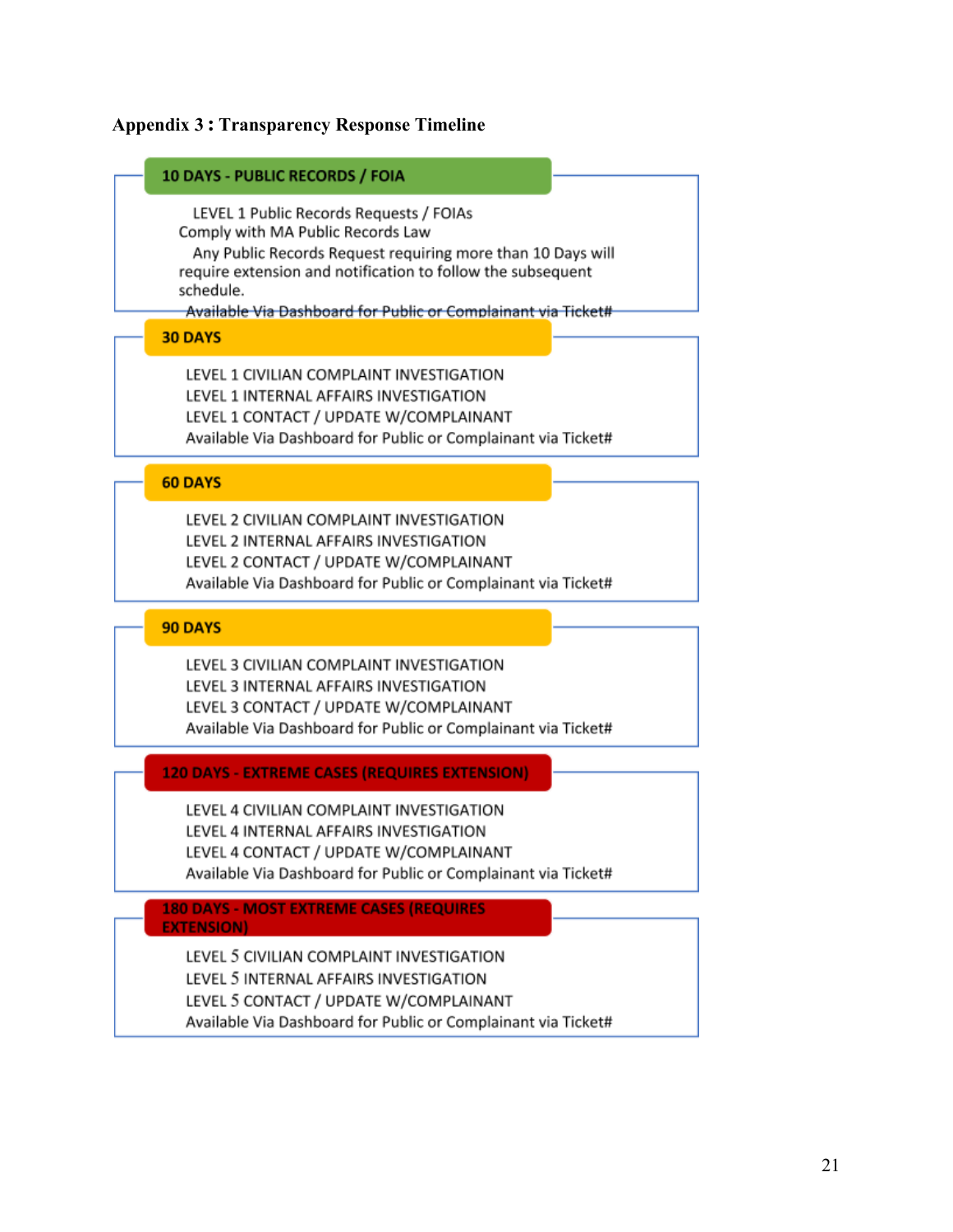## **Appendix 4**: **Implementation Timeline Recommendations**

Key: Short-term: 30 days Mid-term: 60-90 days Longer-term: 120-180 days

| Rec.            | <b>Summary</b>                                                                                                     | <b>Jurisdiction</b>           | <b>Timeline Recommendations (Short,</b><br>Mid, or Longer-term)                                                                                                                                                      |
|-----------------|--------------------------------------------------------------------------------------------------------------------|-------------------------------|----------------------------------------------------------------------------------------------------------------------------------------------------------------------------------------------------------------------|
| 1.01            | Details the creation of a new OPAT office<br>and outlines its roles and responsibilities.                          | Municipal                     | Phase 1: Short-term - Initiate<br>Executive Director select process to<br>assist in the creation of the office<br>Phase 2: Mid-term - Select<br><b>Executive Director</b><br>Longer-term - OPAT fully<br>established |
| 1.02<br>$(a-b)$ | Specifies the OPAT structure, the<br>Commissioner appointment criteria and<br>their ability to use subpoena power. | Municipal                     | Longer-term                                                                                                                                                                                                          |
| 1.02(c)         | Details the reconstitution of the CO-OP<br>into the new IAOP.                                                      | Municipal                     | Short-term                                                                                                                                                                                                           |
| 1.02(d)         | Details the creation of a Civilian Review<br>Board.                                                                | Municipal                     | Phase 1: Short-term – Executive<br>Order establishing the Civilian<br><b>Review Board</b><br>Phase 2: Mid-term - Begin<br>operational process                                                                        |
| 2.01            | Create a formal Diversity Policy and<br>Inclusion policy.                                                          | Municipal                     | Mid-term                                                                                                                                                                                                             |
| 2.02            | Details the creation of a Diversity and<br>Inclusion Unit in the BPD.                                              | Municipal                     | 30-60 days                                                                                                                                                                                                           |
| 2.03            | Amendments to civil service that prioritize<br>local hiring, including a<br>BPS/METCO/Compact preference system.   | <b>State</b><br>(Legislative) | Phase 1: Short-term $-$<br>Draft legislation<br>Phase 2: Mid-term                                                                                                                                                    |
| 2.04            | Prioritize advancing BIPOC sworn and<br>civilian officers.                                                         | <b>State</b><br>(Legislative) | Phase 1: 30-60 days $-$<br>Draft legislation<br>Phase 2: Mid-term                                                                                                                                                    |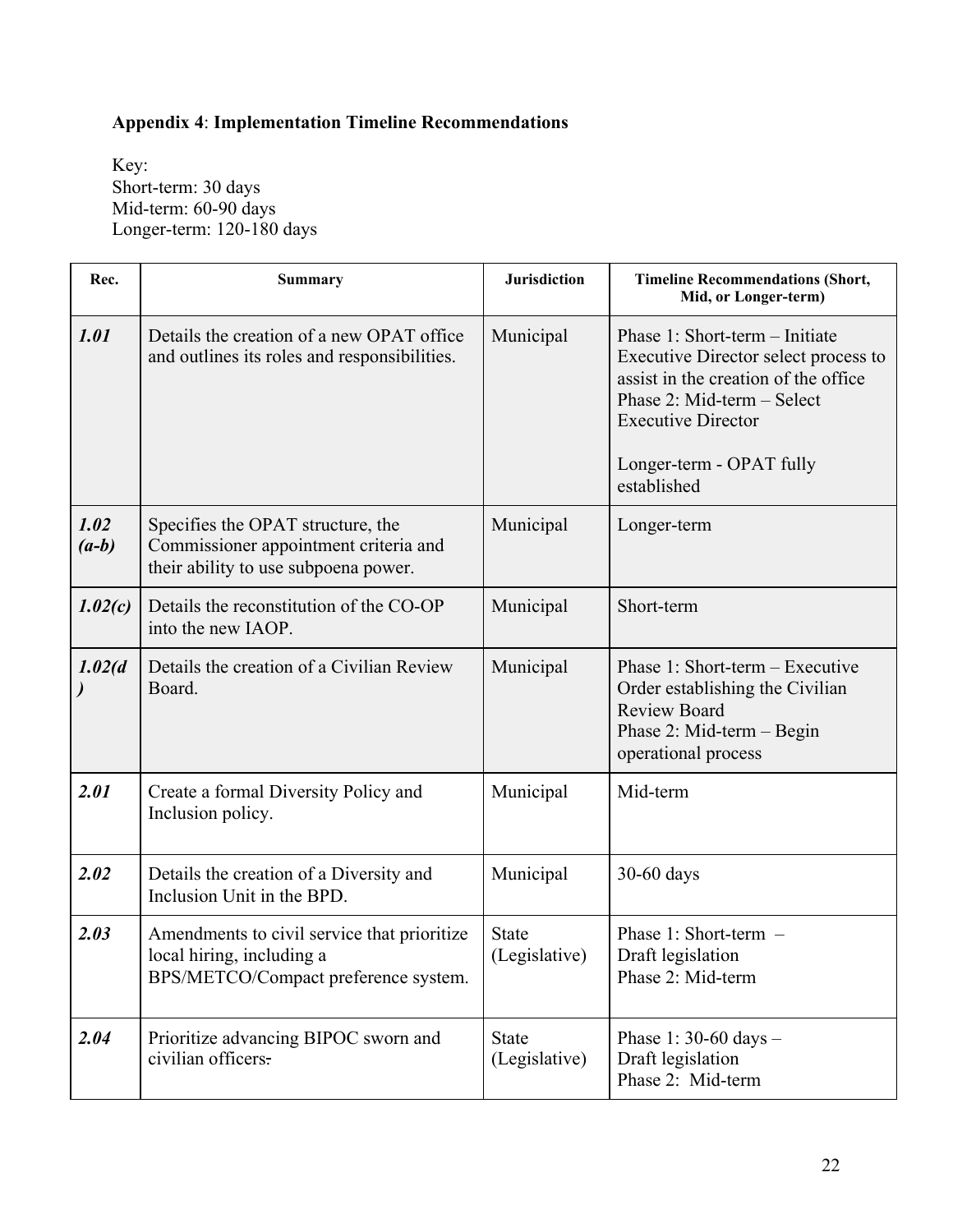| 2.05 | Update BPD's Bias Free Policing Policy.                                                                                  | Municipal                              | Mid-term                                                                                                                                                                      |
|------|--------------------------------------------------------------------------------------------------------------------------|----------------------------------------|-------------------------------------------------------------------------------------------------------------------------------------------------------------------------------|
| 2.06 | Improve Implicit Bias Trainings with new<br>programming that is expanded to all<br>officers and employees.               | Municipal                              | Phase 1: Short-term - Training<br>design<br>Phase 2: Mid-term - Academy<br>training integration<br>Phase 3: Longer-term - Full<br>implementation or implicit bias<br>training |
| 2.07 | Establish a Task Force within BPD to<br>Implement Racial Equity efforts.                                                 | Municipal                              | Short-term                                                                                                                                                                    |
| 3.01 | Expand BWC policy to include all BPD<br>uniformed officers.                                                              | Municipal /<br>Potential<br>Bargaining | Short-term: Include as part of<br>current bargaining discussions.                                                                                                             |
| 3.02 | Require BWCs to be on during all on-duty<br>hours, with exceptions for privacy.                                          | Municipal /<br>Potential<br>Bargaining | Short-term: Include as part of<br>current bargaining discussions.                                                                                                             |
| 3.03 | Allow recorded individuals or next of kin<br>unfettered access to BWC footage.                                           | Municipal                              | Short-term: Include as part of<br>current bargaining discussions.                                                                                                             |
| 3.04 | Allow public broad access to footage via<br>MA Public Records Law.                                                       | Municipal                              | Short-term                                                                                                                                                                    |
| 3.05 | Retain footage for at least 6 months.                                                                                    | Municipal                              | Short-term                                                                                                                                                                    |
| 3.06 | Develop clear discipline consequences for<br>violation of the BWC policy.                                                | Municipal                              | Already in place                                                                                                                                                              |
| 3.07 | Maintain BPD ban on biometrics and facial<br>recognition.                                                                | Municipal /<br>Potential<br>Bargaining | Short-term: Include as part of<br>current bargaining discussions.                                                                                                             |
| 4.01 | Be required to report use of force data to<br>appropriate State and Federal agencies in a<br>timely manner as described. | Municipal                              | Immediate                                                                                                                                                                     |
| 4.02 | Be required to report Arrest-Related<br>Deaths and Deaths in Custody Reporting<br>Program.                               | Municipal                              | Immediate/short-term                                                                                                                                                          |
| 4.03 | BPD should work to resolve all current                                                                                   | Municipal                              | Mid-term: review current status                                                                                                                                               |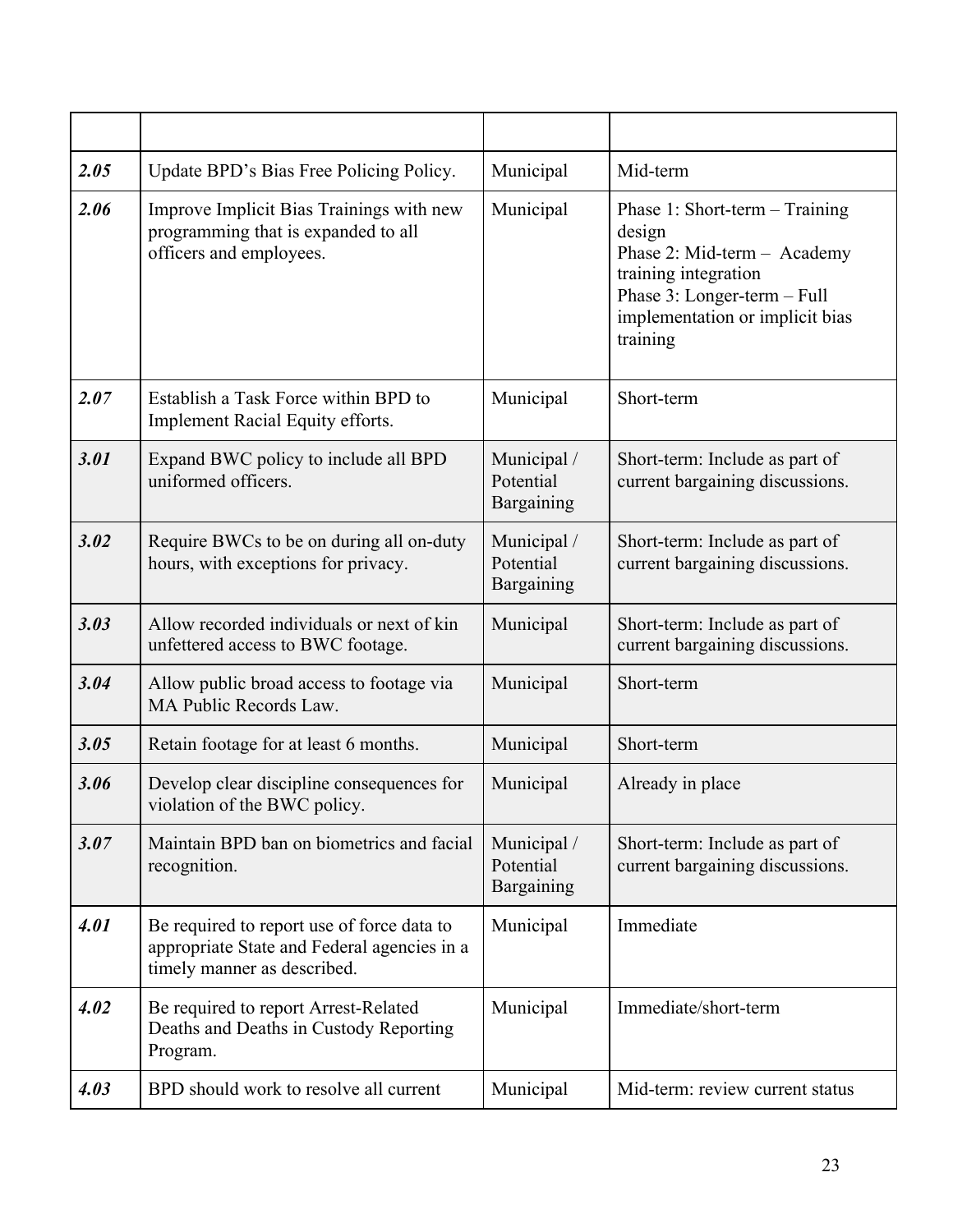|      | cases involving excessive force and<br>wrongful death. Data related to the<br>resolution should be publicly available on<br>the dashboard, excluding data subject to<br>confidentiality or privacy restrictions.                         |                                        |                                                                                                                           |
|------|------------------------------------------------------------------------------------------------------------------------------------------------------------------------------------------------------------------------------------------|----------------------------------------|---------------------------------------------------------------------------------------------------------------------------|
| 4.04 | BPD should create a list of zero-tolerance<br>offenses for immediate termination and a<br>problem-officer list that is publicly<br>available via the dashboard, excluding data<br>subject to confidentiality or privacy<br>restrictions. | Municipal /<br>Potential<br>Bargaining | Short-term: Include as part of<br>current bargaining discussions                                                          |
| 4.05 | BPD should review, revise, and update use<br>of force policies in alignment with Use of<br>Force Continuum.                                                                                                                              | Municipal                              | Phase 1: Policy update $-30-60$ days<br>Phase 2: Training $-60-120$ days<br>Phase 3: Full implementation -<br>Longer-term |
| 4.06 | Domestic violence by BPD should be<br>classified as excessive force.                                                                                                                                                                     | Municipal                              | Phase 1: Legal assessment $-30-60$<br>days<br>Phase 2: Implementation following<br>legal assessment $-60-90$ days         |
| 4.07 | After use of force or instances when a<br>civilian is killed, the Officer should have a<br>psychological exam and submit a<br>drug/alcohol test.                                                                                         | Municipal /<br>Potential<br>Bargaining | Short-term: Include as part of<br>current bargaining discussions                                                          |
| 4.08 | BPD should include language in its policies<br>that directly address race, gender, sexual<br>orientation, youth, advanced age, and other<br>specified identities.                                                                        | Municipal                              | 30-60 days                                                                                                                |
| 5.01 | BPD should publish information regarding<br>resistive officer conduct on a dashboard,<br>excluding data subject to confidentiality or<br>privacy restrictions.                                                                           | Municipal                              | Mid-term                                                                                                                  |
| 5.02 | The BPD must establish a timeline for the<br>release of BPD records that promotes the<br>release of records as quickly as possible<br>based on contextual factors.                                                                       | Municipal                              | 30-60 days                                                                                                                |
| 5.03 | To facilitate enhanced data collection,                                                                                                                                                                                                  | Municipal                              | Longer-term                                                                                                               |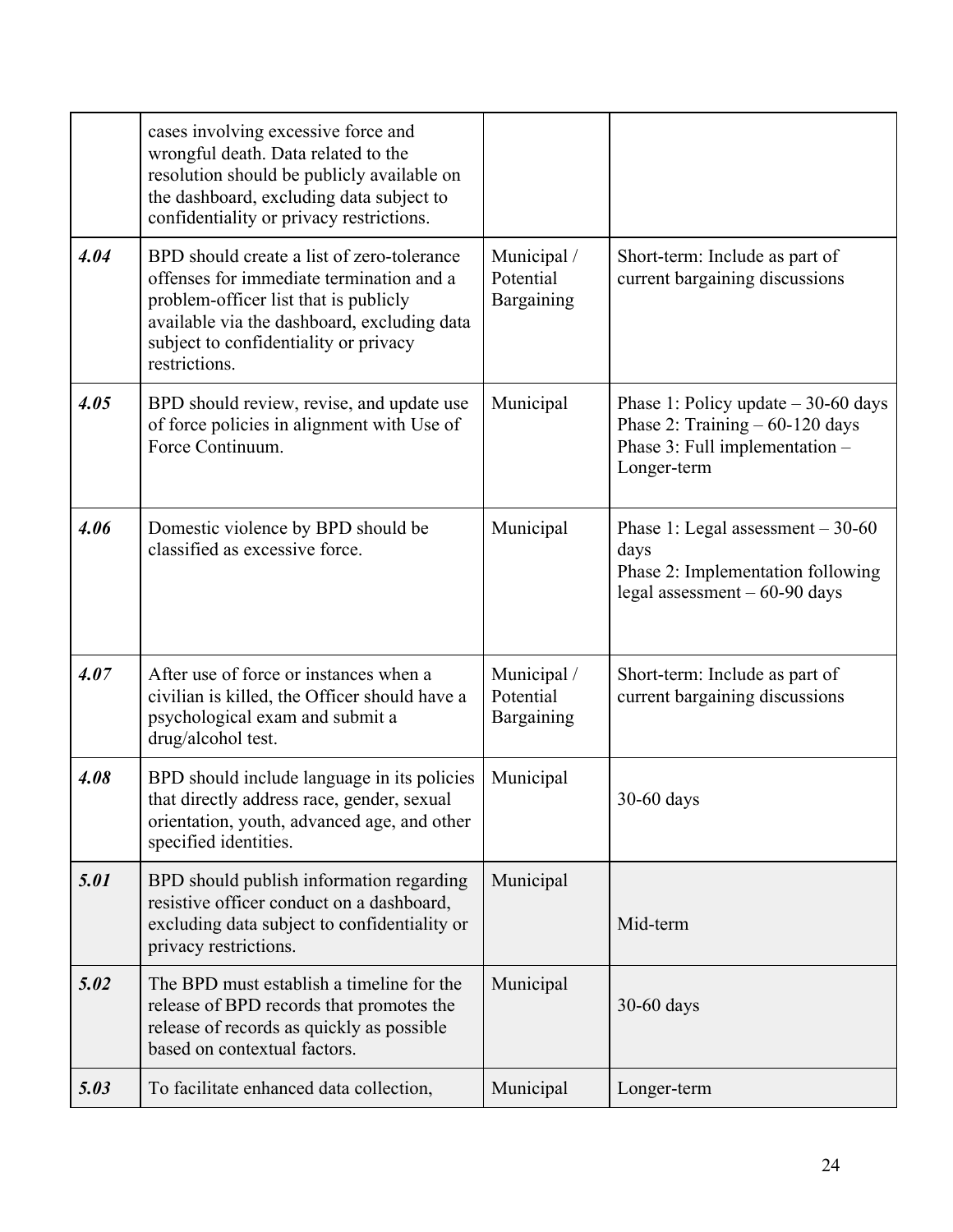| reporting and public accessibility, the BPD<br>should create a Public Records Unit. |  |
|-------------------------------------------------------------------------------------|--|
|                                                                                     |  |